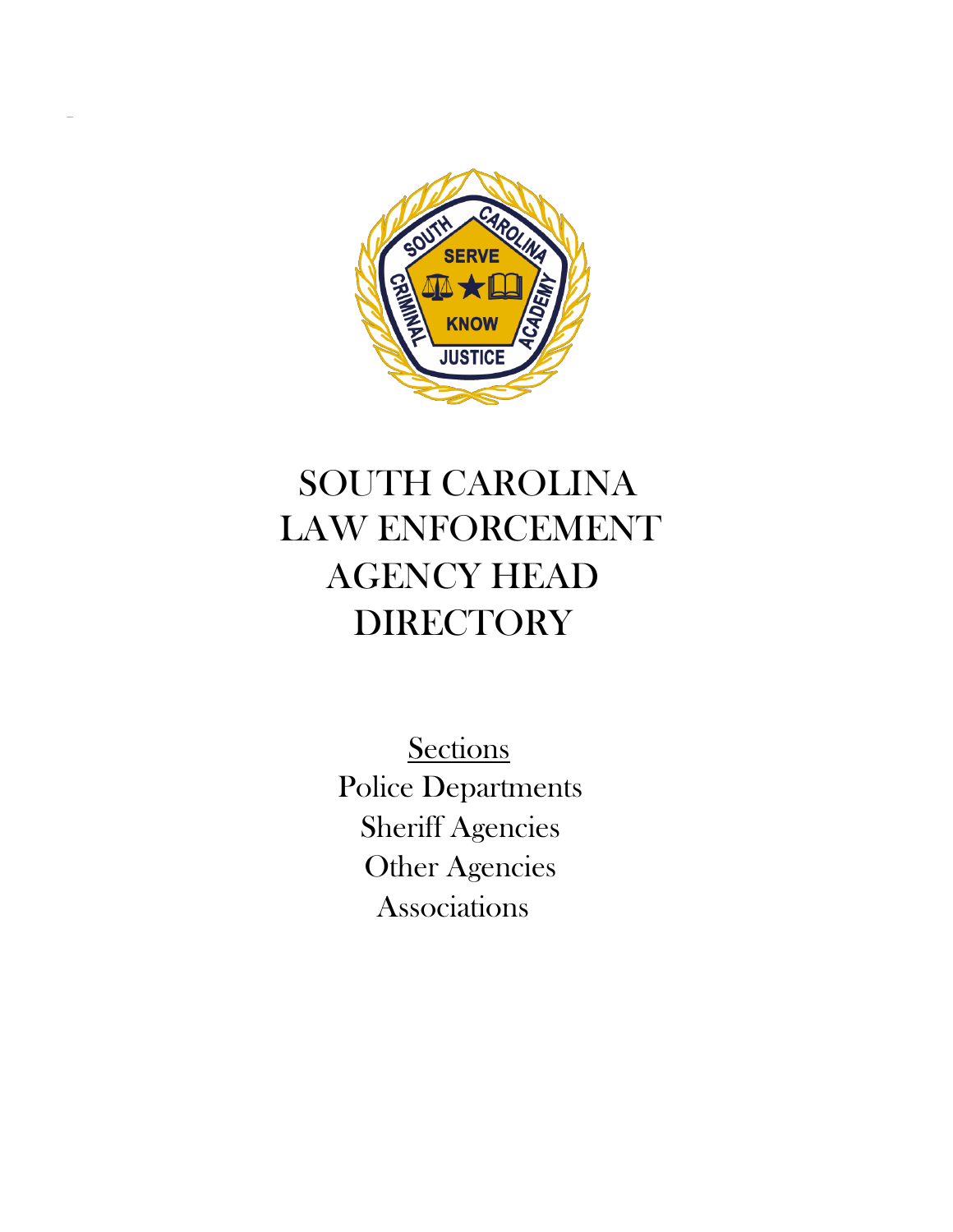#### **POLICE DEPARTMENTS**

ABBEVILLE POLICE DEPARTMENT CHIEF RON BOSLER 102 SOUTH MAIN STREET ABBEVILLE, SC 29620 Phone (864) 366-5832 Fax (864) 366-5834 Email: ebosler@abbevillecitysc.com

AIKEN DEPT OF PUBLIC SAFETY DIRECTOR CHARLES BARRANCO 251 LAURENS ST. NW AIKEN, SC 29801 Phone (803) 642-7620 Fax (803) 293-7866 Email: [cbarranco@cityofaikensc.gov](mailto:cbarranco@cityofaikensc.gov)

ALLEN UNIVERSITY CAMPUS PD DIRECTOR KELVIN C. DAVIS 1530 HARDEN STREET COLUMBIA, SC 29204 Phone: (803) 376-5754 KelvinColumbia@gmail.com

ALLENDALE POLICE DEPARTMENT CHIEF JOHN R. SULLIVAN P.O. BOX 551 ALLENDALE, SC 29810 Phone: (803) 584-2178 Fax: (803) 584-7900 Email: [chiefsullivan@allendalepolice.com](mailto:chiefsullivan@allendalepolice.com)

ANDERSON POLICE DEPARTMENT CHIEF JIM STEWART 401 S. MAIN STREET ANDERSON, SC 29624 Phone: (864) 231-2277 Fax: (864) 260-4615 Email: [jstewart@cityofandersonsc.com](mailto:jstewart@cityofandersonsc.com)

ANDREWS POLICE DEPARTMENT CHIEF TYRONE YORK 101 N. MORGAN AVENUE ANDREWS, SC 29510 Phone: (843)264-5223 Fax: (843) 264-8121 Email: tyork@townofandrews.sc.gov

ATLANTIC BEACH POLICE DEPARTMENT CHIEF QUENTIN ROBNSON 717 30th AVENUE SOUTH ATLANTIC BEACH, SC 29582 Phone: (843) 663-2285 Fax: (843) 663-0601 Email: [qrobinson@townofatlanticbeachsc.com](mailto:qrobinson@townofatlanticbeachsc.com) AYNOR POLICE DEPARTMENT CHIEF DAVID "Bubba" THOMPSON P.O. BOX 66 AYNOR, SC 29511 Phone: (843) 358-3900 Fax: (843) 358-0754 Email: [aynorpd@sccoast.net](mailto:aynorpd@sccoast.net)

BAMBERG POLICE DEPARTMENT CHIEF JAMES SMOAK P. O. BOX 300 BAMBERG, SC 29003 Phone: (803) 245-2462 Fax: (803) 245-3960 Email: [bambergpd@bambergsc.com](mailto:bambergpd@bambergsc.com)

BARNWELL POLICE DEPARTMENT CHIEF BRIAN E. JOHNSON P.O. BOX 776 BARNWELL, SC 29812 Phone: (803) 259-1838 Fax: (803) 259-3309 Email: [chiefjohnson@cityofbarnwell.com](mailto:chiefjohnson@cityofbarnwell.com)

BATESBURG-LEESVILLE POLICE DEPARTMENT CHIEF WALLACE W. OSWALD 660 W. COLUMBIA AVENUE BATESBURG-LEESVILLE, SC 29006 Phone: (803) 532-4408 Fax: (803) 532-5827 Email: [woswald@batesburg-leesville.org](mailto:woswald@batesburg-leesville.org)

BEAUFORT POLICE DEPARTMENT CHIEF DALE MCDORMAN, INTERIM 1911 BOUNDARY STREET BEAUFORT, SC 29902 Phone: (843) 322-7900 Fax: (843) 322-7905 Email: [DMCDORMAN@CITYOFBEAUFORT.ORG](mailto:DMCDORMAN@CITYOFBEAUFORT.ORG)

BELTON POLICE DEPARTMENT CHIEF Robert Young 306 ANDERSON STREET BELTON, SC 29627 Phone: (864) 338-5167 Fax: (864) 338-9251 Email: [ryoung@cityofbeltonsc.com](mailto:ryoung@cityofbeltonsc.com)

BENEDICT COLLEGE POLICE DEPARTMENT CHIEF KEVIN PORTEE 1600 HEYWARD STREET COLUMBIA, SC 29210 Phone: (803) 253-5400 Email: kevin.portee@benedict.edu

BENNETTSVILLE POLICE DEPARTMENT CHIEF KEVIN MILLER P.O. BOX 557 BENNETTSVILLE, SC 29512 Phone: (843) 479-3620 Fax: (843) 479-1588 Email: [kevin.miller@bennettsvillesc.com](mailto:kevin.miller@bennettsvillesc.com)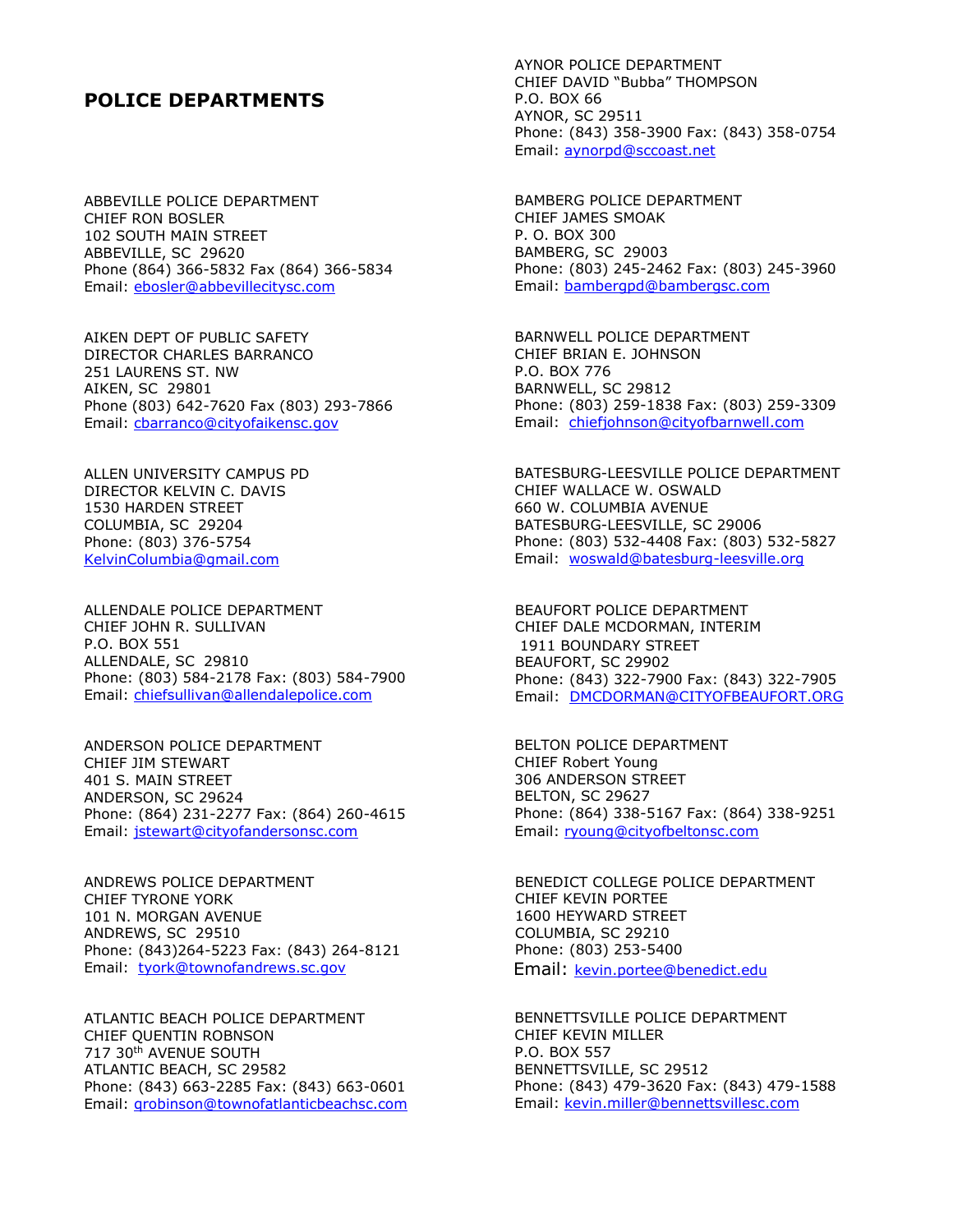BETHUNE POLICE DEPARTMENT CHIEF JOSH WARD P.O. BOX 486 BETHUNE, SC 29009 Phone: (843) 334-8277 Fax: (843) 334-6114 Email: j.ward1989@yahoo.com

BISHOPVILLE POLICE DEPARTMENT CHIEF CALVIN E. COLLINS 112 E. COUNCIL STREET BISHOPVILLE, SC 29010 Phone: (803) 484-5309 Fax: (803) 484-5126 Email:ccollins@bishopvillepd.org

BLACKSBURG POLICE DEPARTMENT CHIEF JAMIE P. HAM P.O. BOX 517 BLACKSBURG, SC 29702 Phone: (864) 839-2331 Fax: (864) 839-6324 Email: [chief@blacksburgpd.com](mailto:chief@blacksburgpd.com)

BLACKVILLE POLICE DEPARTMENT CHIEF JOHN D. HOLSTON 5997 LARTIGUE STREET BLACKSVILLE, SC 29817 Phone: (803) 284-2333 Fax: (803) 284-9107 Email: chiefholston@townofblackville.com

BLUFFTON POLICE DEPARTMENT CHIEF CHRISTOPHER CHAPMOND P.O. BOX 386 BLUFFTON, SC 29910 Phone: (843) 706-4550 Fax: (843) 757-2269 Email: [cchapmond@townofbluffton.com](mailto:cchapmond@townofbluffton.com)

BOB JONES UNIVERSITY POLICE DEPARTMENT CHIEF JOE MULNIX 1700 WADE HAMPTON BLVD. GREENVILLE, SC 29614 Phone: (864) 242-5100 Email: [jmulnix@bju.edu](mailto:jmulnix@bju.edu)

BONNEAU POLICE DEPARTMENT CHIEF FRANCO F. FUDA P.O. BOX 70 BONNEAU, SC 29431 Phone: (843) 291- 7329 Email: bonneauchief@gmail.com

BOWMAN POLICE DEPARTMENT CHIEF KEVIN PENDARVIS P.O. BOX 37 BOWMAN, SC 29018 Phone: (803) 829-2511 Fax: (803) 829-3159 Email: [pendarvisk@yahoo.com](mailto:pendarvisk@yahoo.com)

BRANCHVILLE POLICE DEPARTMENT CHIEF RANDY CLARK P.O. BOX 85 BRANCHVILLE, SC 29432 Phone: (803) 274-8000 Fax: (803) 274-8760 Email: [branchvillepd@gmail.com](mailto:branchvillepd@gmail.com)

BRIARCLIFFE ACRES POLICE DEPARTMENT CHIEF KYLES S. LAMPARTER 121 NORTH GATE ROAD MYRTLE BEACH, SC 29572 Phone: (843) 997-9500 Fax: (843) 272-1854 Email: [bapd29572@gmail.com](mailto:bapd29572@gmail.com)

BURNETTOWN POLICE DEPARTMENT CHIEF JEFF KEY 3187 AUGUST ROAD BURNETTOWN, SC 29851 Phone: (803) 593-2100 Fax: (803) 593-6275 Email: [jkey@burnettown.com](mailto:jkey@burnettown.com)

CALHOUN FALLS POLICE DEPARTMENT CHIEF CYNTHIA KENNEDY 110 W. SAVANNAH STREET CALHOUN FALLS, SC 29628 Phone: (864) 418-8502 Fax: (864) 418-9299 Email: calhounfallspd@wctel.net

CAMDEN POLICE DEPARTMENT CHIEF JOSEPH M. FLOYD 816 w. DEKALB STREET CAMDEN, C 29020 Phone: (803) 425-6025 Fax: (803) 823-2288 Email: [jfloyd@camdensc.org](mailto:jfloyd@camdensc.org)

CAMERON POLICE DEPARTMENT CHIEF CHRIS HALES P.O. BOX 672 CAMERON, SC 29030 Phone: (803) 823-2145 Fax: (803) 823-2288 Email: townofcameron@windstream.net

CAMPOBELLO POLICE DEPARTMENT CHIEF W. CHAD McNEILL P.O. BOX 8 CAMPOBELLO, SC 29322 Phone: (864) 472-9093 Fax (864) 473-2742 Email: chiefMcneill@yahoo.com

CAYCE DEPARTMENT OF PUBLIC SAFETY DIRECTOR BYRON E. SNELLGROVE P.O. BOX 2004 CAYCE, SC 29171 Phone: (803) 794-0456 Fax: (803) 796-0758 Email: [bsnellgrove@cityofcayce-sc.gov](mailto:bsnellgrove@cityofcayce-sc.gov)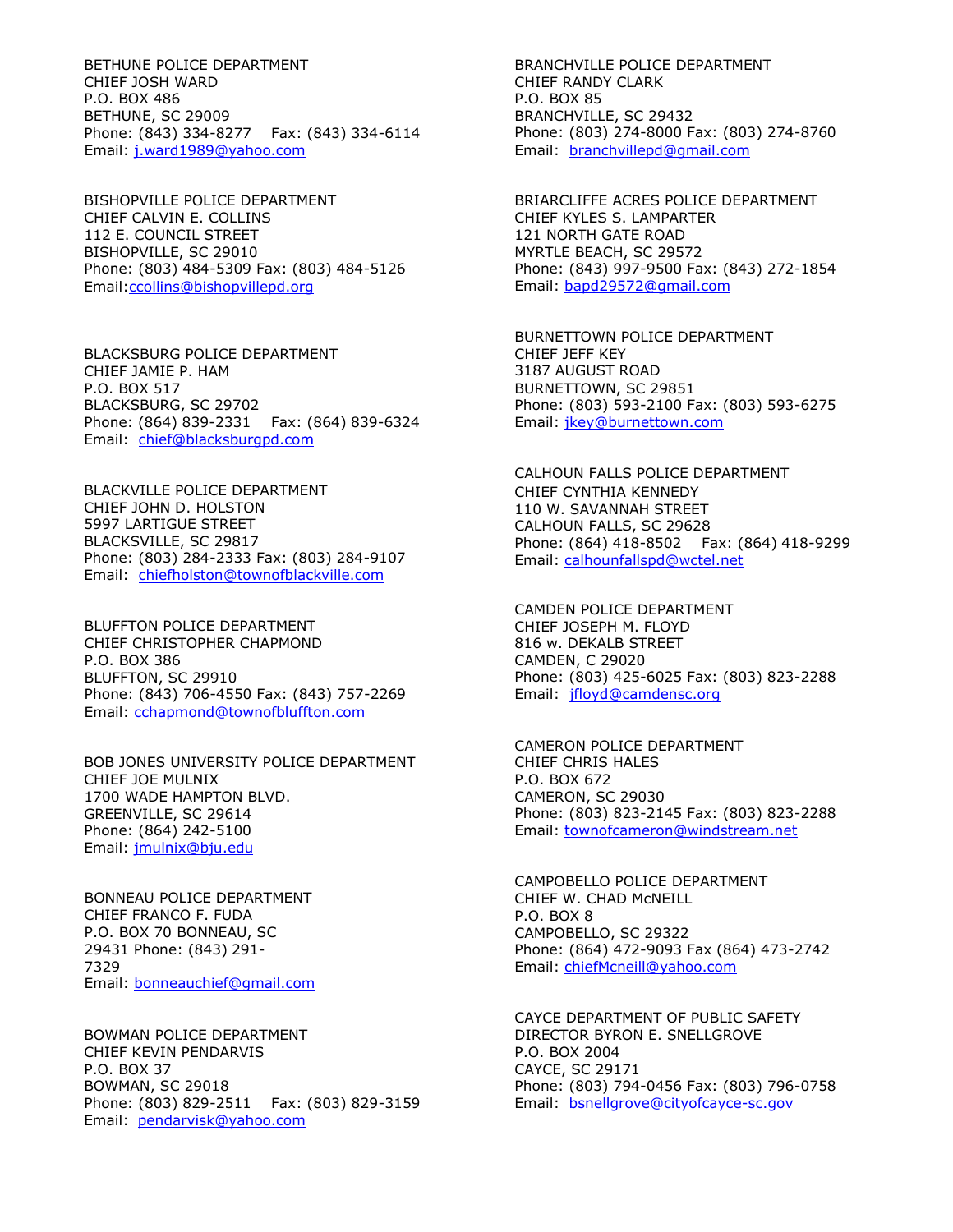CENTRAL POLICE DEPARTMENT CHIEF Steve Thompson 1067 WEST MAIN STREET CENTRAL, SC 29630 Phone: (864) 639-4020 Fax: (864) 639-2610 Email: [sthompson@cityofcentral.org](mailto:sthompson@cityofcentral.org)

CHAPIN POLICE DEPARTMENT CHIEF SETH ZEIGLER P.O. BOX 221 CHAPIN, SC 29036 Phone: (803) 345-6443 Fax: (803) 575-8053 Email: [szeigler@chapinsc.com](mailto:szeigler@chapinsc.com)

CHARLESTON Co. AVIATION AUTHORITY CHIEF CHRIS HELMS 5500 INTERNATIONAL BLVD. #101 CHARLESTON, SC 29418 Phone: (843) 767-7003 Fax: (843) 767-7046 Email: chelms@iflychs.com

CHARLESTON POLICE DEPARTMENT CHIEF LUTHER T. REYNOLDS 180 LOCKWOOD BLVD. CHARLESTON, SC 29403 Phone: (843) 720-2401 Fax: (843) 579-7518 Email: [reynoldsl@charleston-sc.gov](mailto:reynoldsl@charleston-sc.gov)

CHERAW POLICE DEPARTMENT CHIEF W. KEITH THOMAS 258 SECOND STREET CHERAW, SC 29520 Phone: (843) 537-7868 Fax: (843) 537-8404 Email: [Kthomas@cheraw.com](mailto:Kthomas@cheraw.com)

CHESNEE POLICE DEPARTMENT CHIEF ADRIAN QUINONES 201 WEST CHEROKEE STREET CHESNESS, SC 29323 Phone: (864) 461-2225 Fax: (864) 461-3638 Email: aquinones@chesnee.net

CHESTER POLICE DEPARTMENT CAPTAIN MOORE, INTERIM CHIEF 100 WEST END STREET CHESTER, SC 29706 Phone: (803) 581-2132 X231 Email: [ewilliams@chester.sc.gov](mailto:ewilliams@chester.sc.gov)

CHESTERFIELD POLICE DEPARTMENT CHIEF ERIC R. HEWETT 110 MAIN STREET CHESTERFIELD, SC 29709 Phone: (843) 623-2419 Fax: (843) 623-3877 Email: [chiefhewett@chesterfieldpdsc.org](mailto:chiefhewett@chesterfieldpdsc.org)

CITADEL DEPT. OF PUBLIC SAFETY DIRECTOR MICHAEL TURNER 171 MOULTRIE STREET CHARLESTON, SC 29409 Phone: (843) 953-5114 Fax: (843) 953-7022 Email: mturner7@citadel.edu

CLEMSON POLICE DEPARTMENT CHIEF JORGE CAMPOS 1198 TIGER BLVD. CLEMSON, SC 29631 Phone: (864) 654-2000 Fax: (864) 653-2043 Email:jcampos@cityofclemson.org

CLEMSON UNIVERSITY POLICE DEPARTMENT CHIEF GREG MULLEN 344012 CENTENNIAL BLVD. CLEMSON, SC 29325 Phone (864) 656-7389 Fax: (864) 656-0714 Email: [gmullen@clemson.edu](mailto:gmullen@clemson.edu)

CLINTON POLICE DEPARTMENT CHIEF SOCRATES LEDDA 404 NORTH BROAD STREET CLINTON, SC 29325 Phone: (864) 833-7512 Fax: (864) 833-7502 Email: [sledda@cityofclintonsc.com](mailto:sledda@cityofclintonsc.com)

CLIO POLICE DEPARTMENT CHIEF Chad R. Cheras 110 N Main Street CLIO, SC 29525 Phone: (843) 586-2211 Fax: (843) 586-9990 Email:cliopdchief@gmail.com

CLOVER POLICE DEPARTMENT CHIEF RANDY GRICE 112 BETHEL STREET CLOVER, SC 29710 Phone: (803) 222-9494 Fax: (803) 222-3085 Email: [rgrice@cloversc.org](mailto:rgrice@cloversc.org)

COASTAL CAROLINA UNIVERSITY CHIEF DAVID ROPER P.O. BOX 261954 CONWAY, SC 29528 Phone: (843) 349-6532 Email: [droper@coastal.edu](mailto:droper@coastal.edu)

COLLEGE OF CHARLESTON DPS INTERIM CHIEF FRANCIS M. SEARSON 81 B ST. PHILIP STREET CHARLESTON, SC 29424 Phone: (843) 953-5609 Fax: (843) 953-2106 Email: searsonfm@cofc.edu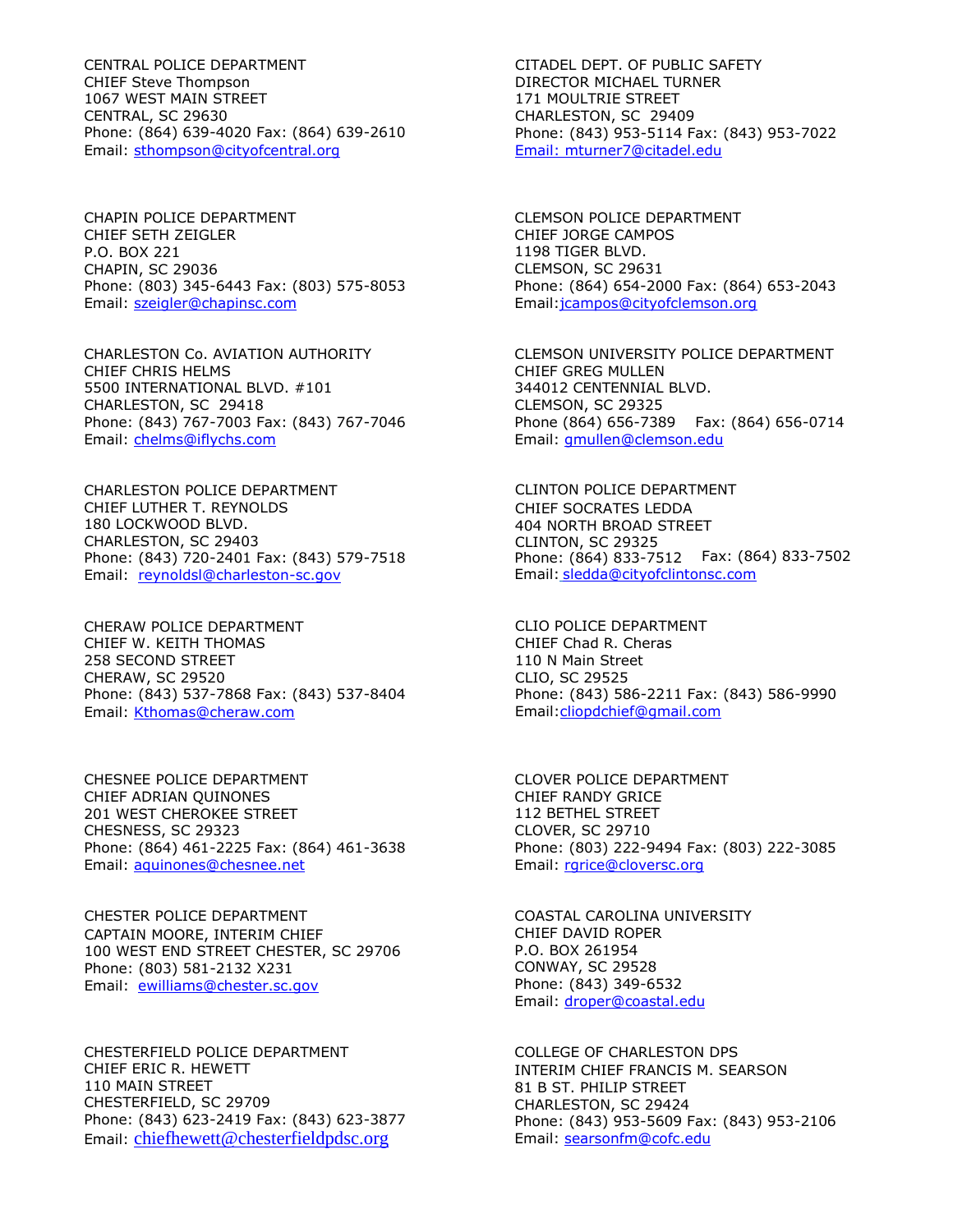COLUMBIA COLLEGE POLICE DEPARTMENT CHIEF WAYNE JAMISON 1301 COLUMBIA COLLEGE DRIVE COLUMBIA, SC 29203 Phone: (803) 786-3001 Fax: (803) 786-3174 Email: [wjamison@columbiasc.edu](mailto:wjamison@columbiasc.edu)

COLUMBIA METROPOLITAN AIRPORT DPS CHIEF EDDIE MARTIN 2903 AVIATION WAY WEST COLUMBIA, SC 29170 Phone: (803) 822-5024 Fax: (803) 822-5147 Email: [e.martin@columbiaairport.com](mailto:e.martin@columbiaairport.com)

COLUMBIA POLICE DEPARTMENT CHIEF W.H. "Skip" HOLBROOK 1 JUSTICE SQUARE COLUMBIA, SC 29201 Phone: (803) 545-3510 Fax: (803) 545-3670 Email: [whholbrook@columbiasc.net](mailto:whholbrook@columbiasc.net)

CONWAY POLICE DEPARTMENT CHIEF C. DALE LONG P.O. BOX 1075 CONWAY, SC 29528 Phone: (843) 248-1790 Fax: (843) 248-1799 Email: [dlong@cityofconway.com](mailto:dlong@cityofconway.com)

COTTAGEVILLE POLICE DEPARTMENT CHIEF JEFFERY D."JD" COOK P.O. BOX 57 COTTAGEVILLE, SC 29435 Phone: (843) 835-2456 Fax: (843) 835-3531 Email: jdcook@cottagevillepd.org

COWARD POLICE DEPARTMENT CHIEF MICHAEL A. KING P.O. BOX 67 COWARD, SC 29530 Phone: (843) 389-2585 Fax: (843) 389-1981 Email: [mking@townofcoward.org](mailto:mking@townofcoward.org)

COWPENS POLICE DEPARTMENT CHIEF WAYNE G. MEREDITH P.O. BOX 1399 COWPENS, SC 29330 Phone: (864) 398-4026 Fax: (864) 463-8559 Email: w.meredith@cowpenspd.org

DARLINGTON POLICE DEPARTMENT CHIEF KELVIN WASHINGTON P.O. BOX 164 DARLINGTON, SC 29540 Phone: (843) 398-4026 Fax: (843) 398-4027 Email: [kwashington@dpdsc.org](mailto:kwashington@dpdsc.org)

DENMARK POLICE DEPARTMENT CHIEF LEROY R. GRIMES 19 MAPLE AVENUE DENMARK, SC 29042 Phone: (803) 793-4639 Fax: (803) 793-1884 Email: dpdchief@denmarksc.com

DENMARK TECHNICAL COLLEGE CHIEF RODNEY BOND P.O. BOX 327 DENMARK, SC 29042 Phone: (803) 793-5173 Fax: (803) 793-5942 Email: (803) bondr@denmarktech.edu

DILLON POLICE DEPARTMENT CHIEF DAVID LANE P.O. DRAWER 431 DILLON, SC 29536 Phone: (843) 774-0051 Fax: (843) 774-0184 Email: DillonCityIce@aol.com

DUE WEST POLICE DEPARTMENT CHIEF DAVID R. MAXWELL P.O. BOX 278 DUE WEST, SC 29639 Phone: (864) 379-2150 Fax: (864) 379-2160 Email: [duewestpd400@wctel.net](mailto:duewestpd400@wctel.net)

DUNCAN POLICE DEPARTMENT CHIEF CARL LONG P.O. BOX 188 DUNCAN, SC 29334 Phone: (864) 949-6600 Email: [clong@duncanpd.org](mailto:clong@duncanpd.org)

EASLEY POLICE DEPARTMENT CHIEF LANE BYERS, INTERIM 220 N.W. MAIN STREET EASLEY, SC 29640 Phone: (864) 859-4025 Fax: (864) 855-7924 Email: swhitten@easleypd.org

EASTOVER POLICE DEPARTMENT CHIEF JONATHAN HENRY P.O. BOX 58 EASTOVER, SC 29044 Phone: (803) 353-2291 Email: [chief@eastover.com](mailto:chief@eastover.com)

EDGEFIELD POLICE DEPARTMENT CHIEF RONALD A. CARTER 402 MAIN STREET EDGEFIELD, SC 29824 Phone: (803) 637-4060 Fax: (864) 637-2114 Email: [racarter@edgefieldpd.org](mailto:racarter@edgefieldpd.org)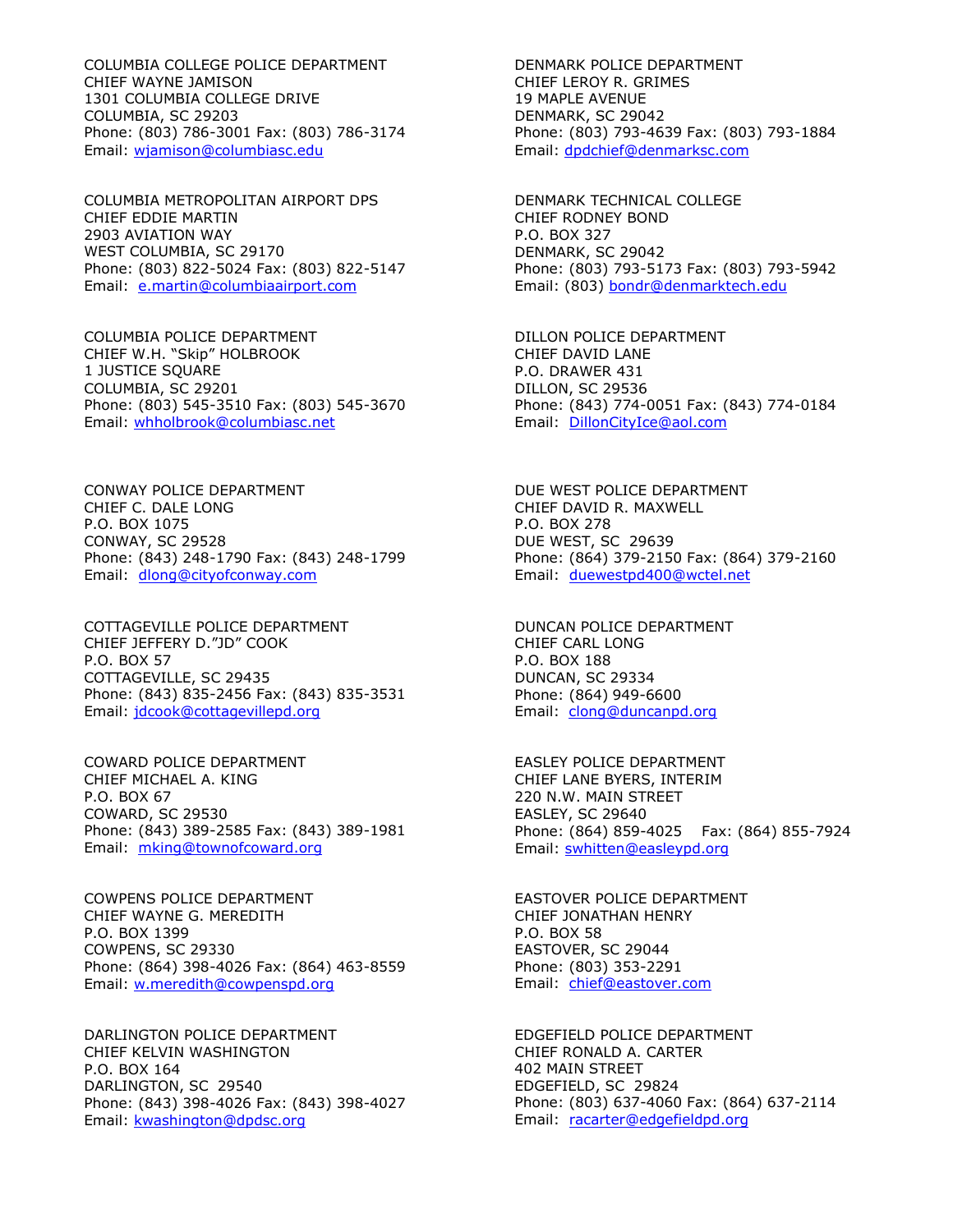EDISTO BEACH POLICE DEPARTMENT CHIEF GEORGE BROTHERS 2414 MURRAY STREET EDISTO BEACH, SC 29438 Phone: (843) 869-2505 Fax: (843) 869-3855 Email: [gbrothers@townofedistobeach.com](mailto:gbrothers@townofedistobeach.com)

EHRHARDT POLICE DEPARTMENT CHIEF CHAD DILLING P.O. BOX 185 EHRHARDT, SC 29081 Phone: (803) 267-8025 Fax: (803) 267-7700 Email: [ehrhardt.sc.pd@gmail.com](mailto:ehrhardt.sc.pd@gmail.com)

ELGIN POLICE DEPARTMENT CHIEF ALAN ANDERS P.O. BOX 277 ELGIN, SC 29045 Phone: (803) 438-9917 Fax: (803) 438-9917 Email: anders@elginpolice.org

ELLOREE POLICE DEPARTMENT CHIEF SHAWN MURPHREE P.O. BOX 28 ELLOREE, SC 29047 Phone: (803) 897-2223 Fax: (803) 897-3315 Email: epdchief@townofelloree.sc.gov

ERSKINE COLLEGE POLICE DEPARTMENT CHIEF RANDY ESTEP P.O. BOX 338 DUE WEST, SC 29639 Phone: (864) 379-8869 Fax: (864)379-2254 Email: [estep@erskine.edu](mailto:estep@erskine.edu)

ESTILL POLICE DEPARTMENT CHIEF MARK A. COLLINS P.O. BOX 37 ESTILL, SC 29918 Phone: (803) 625-3699 Fax: (803) 625-3106 Email: [mcollins1971@centurylink.net](mailto:mcollins1971@centurylink.net)

EUTAWVILLE POLICE DEPARTMENT CHIEF SEAN HOPKINS 413 PORCHER AVENUE EUTAWVILLE, SC 29048 Phone: (803) 492-7064 Fax: (803) 492-9443 Email: ChiefSHopkins@eutawvillesc.org

FAIRFAX POLICE DEPARTMENT CHIEF MARVIN J. WILLIAMS P.O. BOX 810 FAIRFAX, SC 29827 Phone: (803) 632-1071 Fax: (803) 632-2864 Email: [Fairfax\\_policedepartment@yahoo.com](mailto:Fairfax_policedepartment@yahoo.com)

FLORENCE POLICE DEPARTMENT CHIEF ALLEN HEIDLER 180 N. IRBY STREET FLORENCE, SC 29501 Phone: (843) 676-8800 Fax (843) 679-5677 Email: [aheidler@cityofflorence.com](mailto:aheidler@cityofflorence.com)

FLORENCE REGIONAL AIRPORT PD CHIEF Robert Norton 2100 TERMINAL DRIVE FLORENCE, SC 29532 Phone: (843) 669-5001 Fax: (843) 665-4751 Email: [rnorton@flyflo.us](mailto:rnorton@flyflo.us)

FOLLY BEACH DPS DIRECTOR ANDREW GILREATH P.O. BOX 48 FOLLY BEACH, SC 29439 Phone: (843) 588-2433 Fax: (843) 588-7009 Email: [agilreath@cityoffollybeach.com](mailto:agilreath@cityoffollybeach.com)

FOREST ACRES POLICE DEPARTMENT CHIEF M.E. "Gene" SEALY, JR. 5205 N. TRENHOLM ROAD FOREST ACRES, SC 29206 Phone: (803) 782-9444 Fax: (803) 787-8833 Email: [gsealy@forestacrespd.net](mailto:gsealy@forestacrespd.net)

FORT LAWN POLICE DEPARTMENT CHIEF R. DAVID HAYES P.O. BOX 37 FORT LAWN, SC 29714 Phone: (803) 872-4995 Fax: (803) 872-4996 Email: [chief@fortlawnpd.org](mailto:chief@fortlawnpd.org)

FORT MILL POLICE DEPARTMENT CHIEF JEFF S. HELMS 111 ACADEMY STREET FORT MILL, S.C. 29715 Phone: (803) 547-2022 Fax: (803) 547-0259 Email: [jhelms@fortmillsc.gov](mailto:jhelms@fortmillsc.gov)

FOUNTAIN INN POLICE DEPARTMENT CHIEF KEITH MORTON 300 NORTH MAIN STREET FOUNTAIN INN, SC 29644 Phone: (864) 862-4461 Fax: (864) 862-5637 Email: [keith.morton@fountaininn.org](mailto:keith.morton@fountaininn.org)

FRANCES MARION UNIVERSITY PD CHIEF DONALD R. TARBELL P.O. BOX 100547 FLORENCE, SC 29502 Phone (843) 661-1109 Fax: (843) 661-1525 Email: [dtarbell@fmarion.edu](mailto:dtarbell@fmarion.edu)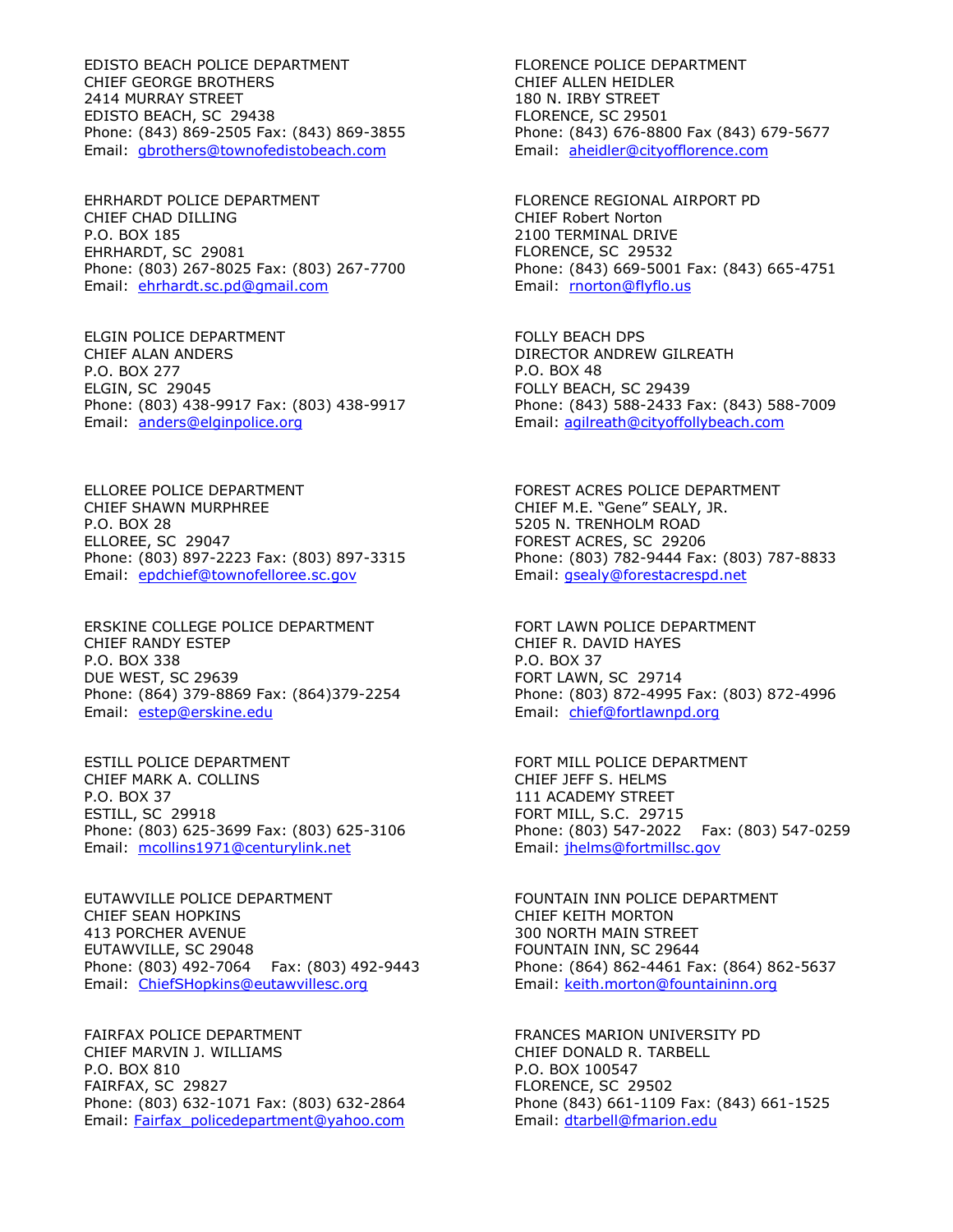FURMAN UNIVERSITY DPS CHIEF JOHN MILBY 3300 POINSETT HWY GREENVILLE, SC 29613 Phone: (864) 294-2000 Fax: (864) 294-2114 Email: [john.milby@furman.edu](mailto:john.milby@furman.edu)

GAFFNEY POLICE DEPARTMENT CHIEF CHRIS SKINNER 201 N. LIMESTONE STREET GAFFNEY, SC 29340 Phone: (864) 489-8115 Fax: (864) 487-6221 Email: [cskinner@gaffneypd.org](mailto:cskinner@gaffneypd.org)

GASTON POLICE DEPARTMENT CHIEF SHAWN MOHUNDRO P.O. BOX 429 GASTON, SC Phone: (803) 796-8503 Fax: (803) 796-8553 Email: [gastonpd@gastonsc.org](mailto:gastonpd@gastonsc.org)

GEORGETOWN POLICE DEPARTMENT CHIEF KELVIN WAITES 2222 HIGHMARKET STREET GEORGETOWN, SC 29440 Phone: (843) 545-4390 Fax: (843) 520-5848 Email: [kwaites@cogsc.com](mailto:kwaites@cogsc.com)

GIFFORD POLICE DEPARTMENT CHIEF JAMES MITCHELL P.O. BOX 189 GIFFORD, SC 29923 Phone: (803) 625-2712 Fax: (803) 625-2712 Email: chiefjlmitchell@gmail.com

GOOSE CREEK POLICE DEPARTMENT CHIEF L.J. ROSCOE P.O. DRAWER 1768 GOOSE CREEK, SC 29445 Phone: (843) 863-5200 Fax: (843) 863-5203 Email: ljroscoe@cityofgoosecreek.com

GREAT FALLS POLICE DEPARTMENT CHIEF STEVEN L. RICE P.O. BOX 177 GREAT FALLS, SC 29005 Phone: (803) 482-2144 Fax: (803) 482-2196 Email: srice@greatfallspolicesc.com

GREELEYVILLE POLICE DEPARTMENT CHIEF MARC WHITFIELD 3 TOBY PLACE GREELEYVILLE, SC 29056 Phone: (843) 426-2111 Fax: (843) 426-2298 Email: mwhitfield@tog.sc.gov

GREENVILLE POLICE DEPARTMENT CHIEF J.H. THOMPSON #4 McGEE STREET GREENVILLE, SC 29601 Phone: (864) 467-5310 Fax: (864) 467-4317 Email: [jhthompson@greenvillesc.gov](mailto:jhthompson@greenvillesc.gov)

GREENVILLE/SPARTANBURG AIRPORT CHIEF BOBBY WELBORN 2000 GSP DRIVE SUITE # 1 GREER, SC 29651 Phone: (864) 848-6266 Fax: (864) 848-6211 Email: [bwelborn@gspairport.com](mailto:bwelborn@gspairport.com)

GREENVILLE TECH CAMPUS POLICE CHIEF TERENCE M. BROOKS P. O. BOX 5616 GREENVILLE, SC 29606 Phone: (864) 250-8150 Email: [Terence.brooks@gvltec.edu](mailto:Terence.brooks@gvltec.edu)

GREENWOOD POLICE DEPARTMENT CHIEF GERALD L. BROOKS P. O. 40 GREENWOOD, SC 29648 Phone: (864) 942-8422 Fax: (864) 942-8418 Email: gerald.brooks@gwdcity.com

GREER POLICE DEPARTMENT CHIEF MATTHEW "Matt" RICHARD HAMBY 102 S. MAIN STREET GREER, SC 29650 Phone: (864) 848-2160 Fax: (864) 416-0112 Email: [mhamby@cityofgreer.org](mailto:mhamby@cityofgreer.org)

HAMPTON POLICE DEPARTMENT CHIEF PERRY Z. McALHANEY 608 1st STREET WEST HAMPTON, SC 29924 Phone: (803) 942-1212 Fax: (803) 943-0494 Email: [pmcalhaney@hamptonsc.gov](mailto:pmcalhaney@hamptonsc.gov)

HANAHAN POLICE DEPARTMENT CHIEF DENNIS R. TURNER, II 1255 YEAMANS HALL ROAD HANAHAN, SC 29410 Phone: (843) 576-5865 Fax: (843) 576-5272 Email: [dturner@cityofhanahan.com](mailto:dturner@cityofhanahan.com)

HARDEEVILLE POLICE DEPARTMENT CHIEF SAM WOODARD P.O. BOX 582 HARDEEVILLE, SC 29927 Phone: (843) 784-2233 Fax: (843) 784-3422 Email: [swoodard@cityofhardeeville.com](mailto:swoodard@cityofhardeeville.com)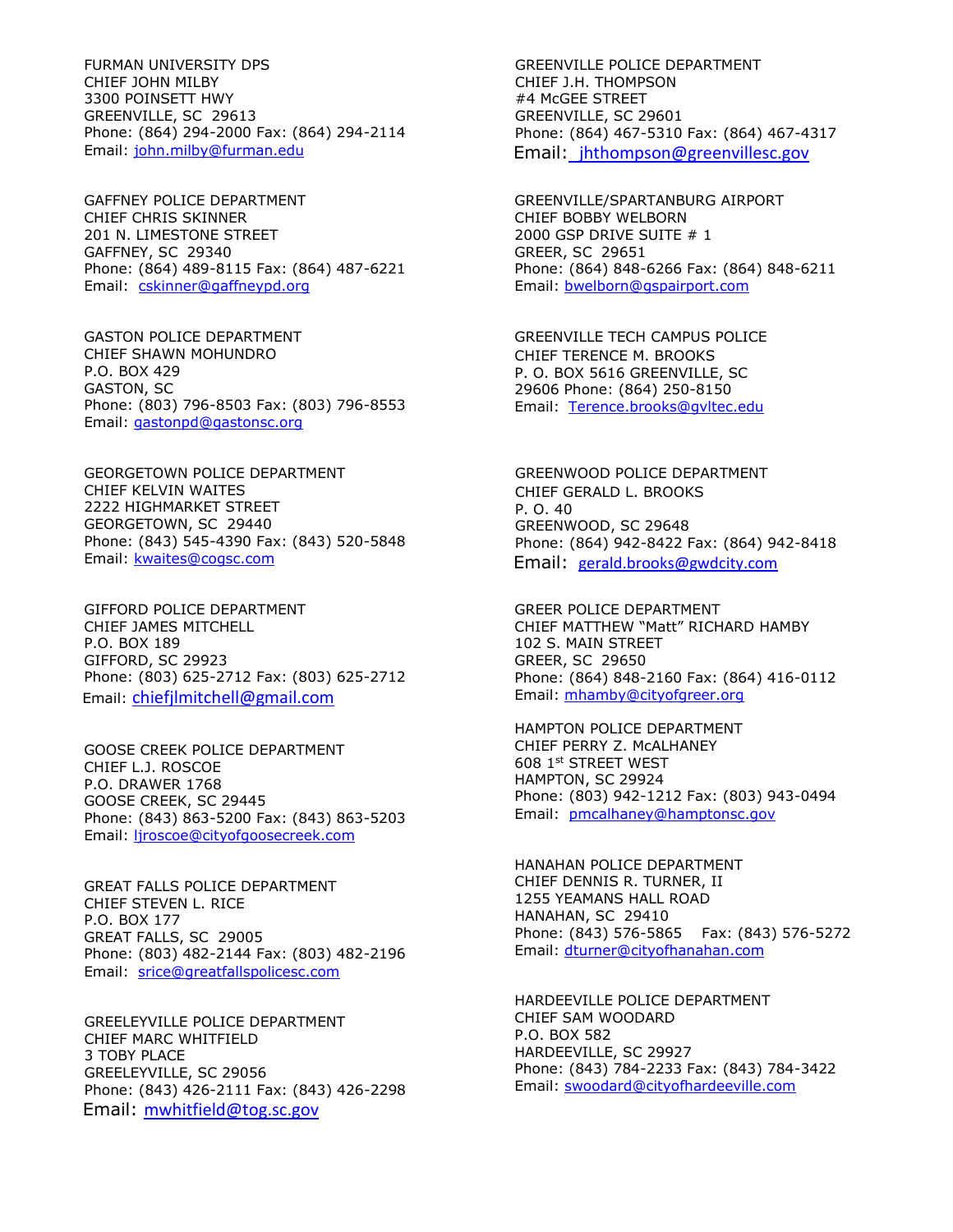HARLEYVILLE POLICE DEPARTMENT CHIEF C.L. "LEE" LEAR P.O. BOX 35 HARLEYVILLE, SC 29448 Phone: (843) 462-7676 Fax: (843) 462-2485 Email: [policechief@homesc.com](mailto:policechief@homesc.com)

HARTSVILLE POLICE DEPARTMENT CHIEF JERRY THOMPSON P.O. DRAWER 2497 HARTSVILLE, SC 29551 Phone: (843) 383-3014 Fax: (84) 383-3037 Email: [jerry.thompson@hartsvillesc.gov](mailto:jerry.thompson@hartsvillesc.gov)

HEMINGWAY POLICE DEPARTMENT CHIEF H.B. TODD P.O. BOX 968 HEMINGWAY, SC 29554 Phone: (843) 558-2551 Fax: (843) 558-0370 Email: [hpd@sc.rr.com](mailto:hpd@sc.rr.com)

HOLLY HILL POLICE DEPARTMENT CHIEF JOSHUA H. DETTER 8423 OLD STATE ROAD - SUITE #1 HOLLY HILL, SC 29059 Phone: (803) 496-3811 Fax: (803) 496-5617 Email: [chiefjoshdetter@gmail.com](mailto:chiefjoshdetter@gmail.com)

HONEA PATH POLICE DEPARTMENT CHIEF SHAWN BOSEMAN 30 NORTH MAIN STREET HONEA PATH, SC 29654 Phone: (864) 369-0532 Fax: (864) 248-1886 Email: srboseman1@yahoo.com

HORRY COUNTY POLICE DEPARTMENT CHIEF JOSEPH HILL 2560 N. MAIN STREET. SUITE#7 CONWAY, SC 29526 Phone: (843) 915-8014 Fax: (843) 248-1886 Email: [hillj@horrycounty.org](mailto:hillj@horrycounty.org)

INMAN POLICE DEPARTMENT CHIEF KEITH TUCKER 20 S. MAIN STREET INMAN, SC 29349 Phone: (864) 472-2828 Fax: (864) 472-3228 Email: [ipd422@hotmail.com](mailto:ipd422@hotmail.com)

IRMO POLICE DEPARTMENT CHIEF COURTNEY W. DENNIS P.O. BOX 406 IRMO, SC 29063 Phone: (803) 781-7050 Fax: (803) 781-1884 Email: cdennis@townofirmosc.com

ISLE OF PALMS POLICE DEPARTMENT CHIEF KEVIN CORNETT P.O. BOX 508 ISLE OF PALMS, SC 29451 Phone: (843) 886-6522 Fax: (843) 886-8527 Email:kcornett@iop.net

IVA POLICE DEPARTMENT CHIEF JASON HAWKINS P.O. BOX 188 IVA, SC 29655 Phone: (864) 276-9650 Email: [jhawkins.ivapd@wctel.net](mailto:jhawkins.ivapd@wctel.net)

JACKSON POLICE DEPARTMENT CHIEF KEVIN LILES P. O. BOX 386 JACKSON, SC 29831 Phone (803) 471-2227 Fax (803) 471-9563 Email: kliles@jackson-sc.gov

JAMESTOWN POLICE DEPARTMENT CHIEF JOHN A. HIGH P.O. BOX 145 JAMESTOWN, SC 29453 Phone: (843) 257-2095 Fax: (843) 257-2233 Email: [jamestownpd1@homesc.com](mailto:jamestownpd1@homesc.com)

JOHNSONVILLE POLICE DEPARTMENT CHIEF RON DOUGLAS P.O. BOX 428 JOHNSONVILLE, SC 29555 Phone: (843) 386-3500 Fax: (843) 386-2511 Email: johnsonvillepolice.sc.rr.com

JOHNSTON POLICE DEPARTMENT CHIEF LAMAZ S. ROBINSON 500 MIMS AVENUE JOHNSTON, SC 29832 Phone: (803) 275-2488 Fax: (803) 275-4824 Email: [jpdrobinson@nctv.com](mailto:jpdrobinson@nctv.com)

JONESVILLE POLICE DEPARTMENT l CHIEF CARL H. JENNINGS, JR. 131 N. MAIN STREET JONESVILLE, SC 29353 Phone: (864) 674-5262 Fax: (864) 674-6634 Email: [chjennings1@gmail.com](mailto:chjennings1@gmail.com)

KINGSTREE POLICE DEPARTMENT CHIEF ANDRE WILLIAMS 401 N. LONGSTREET STREET KINGSTREE, SC 29556 Phone: (843) 355-5435 Fax: (843) 355-9542 Email: [awilliams@kingstree.org](mailto:awilliams@kingstree.org)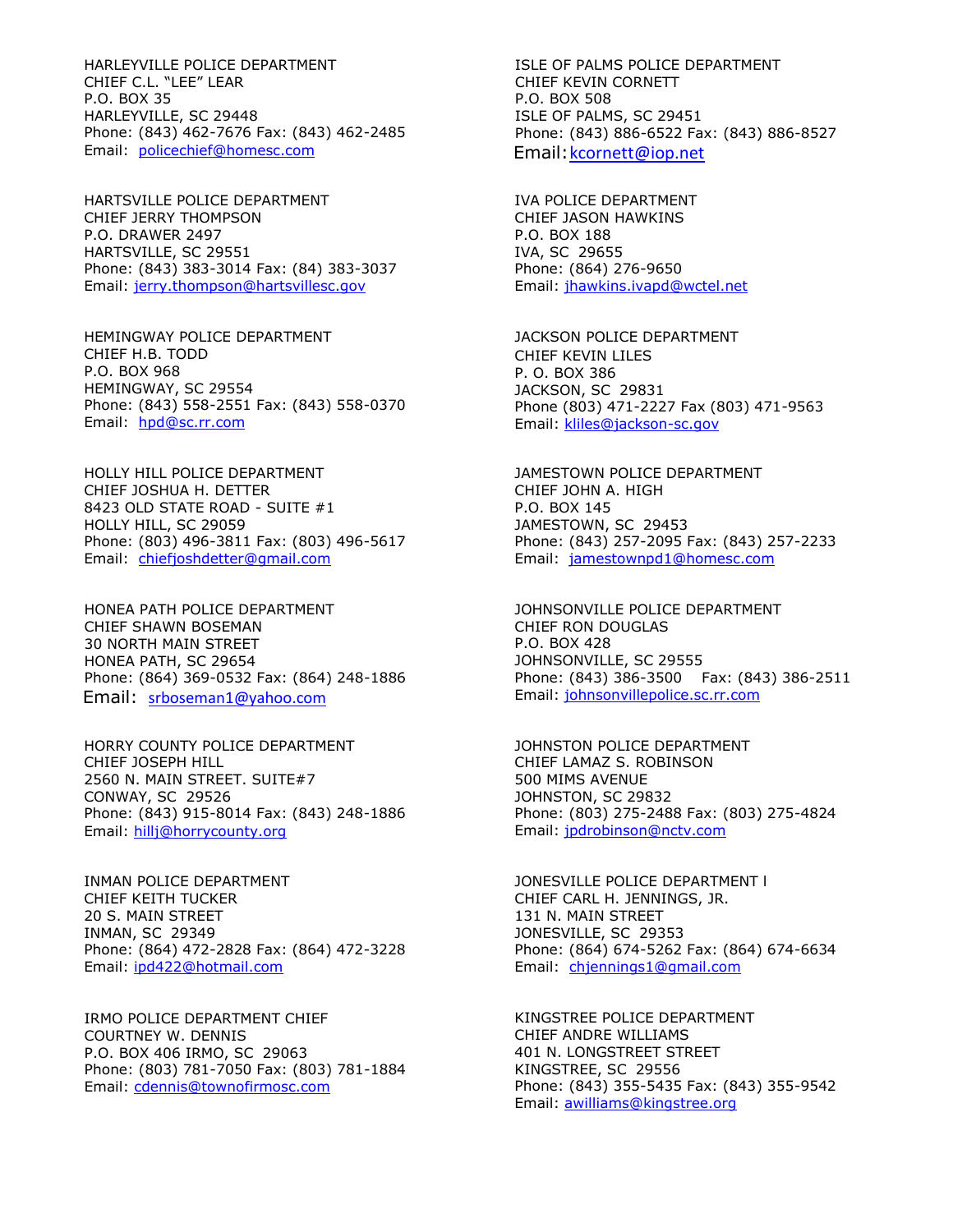LAKE CITY POLICE DEPARTMENT CHIEF KIP COKER P.O. BOX 1329 LAKE CITY, SC 29560 Phone: (843) 374-5411 Fax: (843) 374-0811 Email: [kcoker@cityoflakecity.org](mailto:kcoker@cityoflakecity.org)

LAKE VIEW POLICE DEPARTMENT CHIEF HARRY CHARLES WATSON, JR. P.O. BOX 824 LAKE VIEW, SC 29563 Phone (843) 759-2119 Fax (843) 759-0177 email: [lakeviewpd824@att.n](mailto:lakeviewpd824@att.)et

LAMAR POLICE DEPARTMENT CHIEF CARL SCOTT P.O. BOX 267 LAMAR, SC 29069 Phone: (843) 326-5551 Fax: (843) 326-5280 Email: cscott@lamarsc.org

LANCASTER POLICE DEPARTMENT CHIEF SCOTT GRANT P.O. BOX 1008 LANCASTER, SC 29721 Phone (803) 283-1173 Fax (803) 286-4632 Email: [sgrant@lancastercitysc.com](mailto:sgrant@lancastercitysc.com)

LANDER UNIVERSITY POLICE DEPARTMENT CHIEF GREG ALLEN 320 STANLEY AVE. GREENWOOD, SC 29649-2099 Phone (864) 388-8222 Fax (864) 388-8118 Email: gallen@lander.edu

LANDRUM POLICE DEPARTMENT CHIEF TIM EDGENS 100 N. SHAMROCK AVE. LANDRUM, SC 29356 Phone: (864) 457-7281 Fax (864) 457-2702 Email tedgens2@hotmail.com

LANE POLICE DEPARTMENT CHIEF JOHN PATRICK P.O. BOX 39 LANE, SC 29564 Phone (843) 372-6161 Fax (843) 387-6781 Email: lane@ftc-i.net

LATTA POLICE DEPARTMENT INTERIM CHIEF JOSHUA HOLT 109 NW RAILROAD AVENUE LATTA, SC 29565 Phone (843) 752-4718 fax (843) 752-5494 Email: jholt@townoflatta.org

LAURENS POLICE DEPARTMENT CHIEF CHRISSIE COFIELD 201 W. MAIN STREET, SUITE B LAURENS, SC 29360 Phone: (864) 984-3582 Fax: (864) 984-5054 Email: [ccofield@cityoflaurenssc.com](mailto:ccofield@cityoflaurenssc.com)

LEXINGTON MEDICAL DPS CHIEF JOEL HUGGINS 138 NORTH HOSPITAL DRIVE WEST COLUMBIA, SC 29169 Phone: (803) 936-8937 Email: [jbhuggins@lexhealth.org](mailto:jbhuggins@lexhealth.org)

LEXINGTON POLICE DEPARTMENT CHIEF TERRENCE GREEN 111 MAIDEN LANE LEXINGTON, SC 29072 Phone: (803) 359-6260 Fax: (803) 951-4643 Email: [tgreen@lexsc.com](mailto:tgreen@lexsc.com)

LIBERTY POLICE DEPARTMENT CHIEF ADAM C. GILSTRAP P.O. BOX 716 LIBERTY, SC 29657 Phone: (864) 871-6220 Fax: (864) 843-2612 Email: [agilstrap@libertypd.org](mailto:agilstrap@libertypd.org)

LINCOLNVILLE POLICE DEPARTMENT CHIEF GARY B. HAMNER 143 W. PINE STREET LINCOLNVILLE, SC 29485 Phone: (843) 871-6220 Email: [garybhamner@yahoo.com](mailto:garybhamner@yahoo.com)

LORIS POLICE DEPARTMENT CHIEF GARY BULEY 3909 WALNUT STREET LORIS, SC 29569 Phone: (843) 756-4000 Fax: (843) 756-6788 Email[:gbuley@sccoast.net](mailto:gbuley@sccoast.net)

LYMAN POLICE DEPARTMENT CHIEF JAY HAYES 81 GROCE ROAD LYMAN, SC 29365 Phone: (864) 439-8445 Fax: (864) 439-9050 Email [jhayes@lymansc.gov](mailto:jhayes@lymansc.gov)

LYNCHBURG POLICE DEPARTMENT NOT ACTIVE – City Hall P.O. BOX 147 LYNCHBURG, SC 29080 Phone: (803) 437-2933 Fax: (803) 437-2949 Email: [Lynchburg@ftc-i.net](mailto:Lynchburg@ftc-i.net)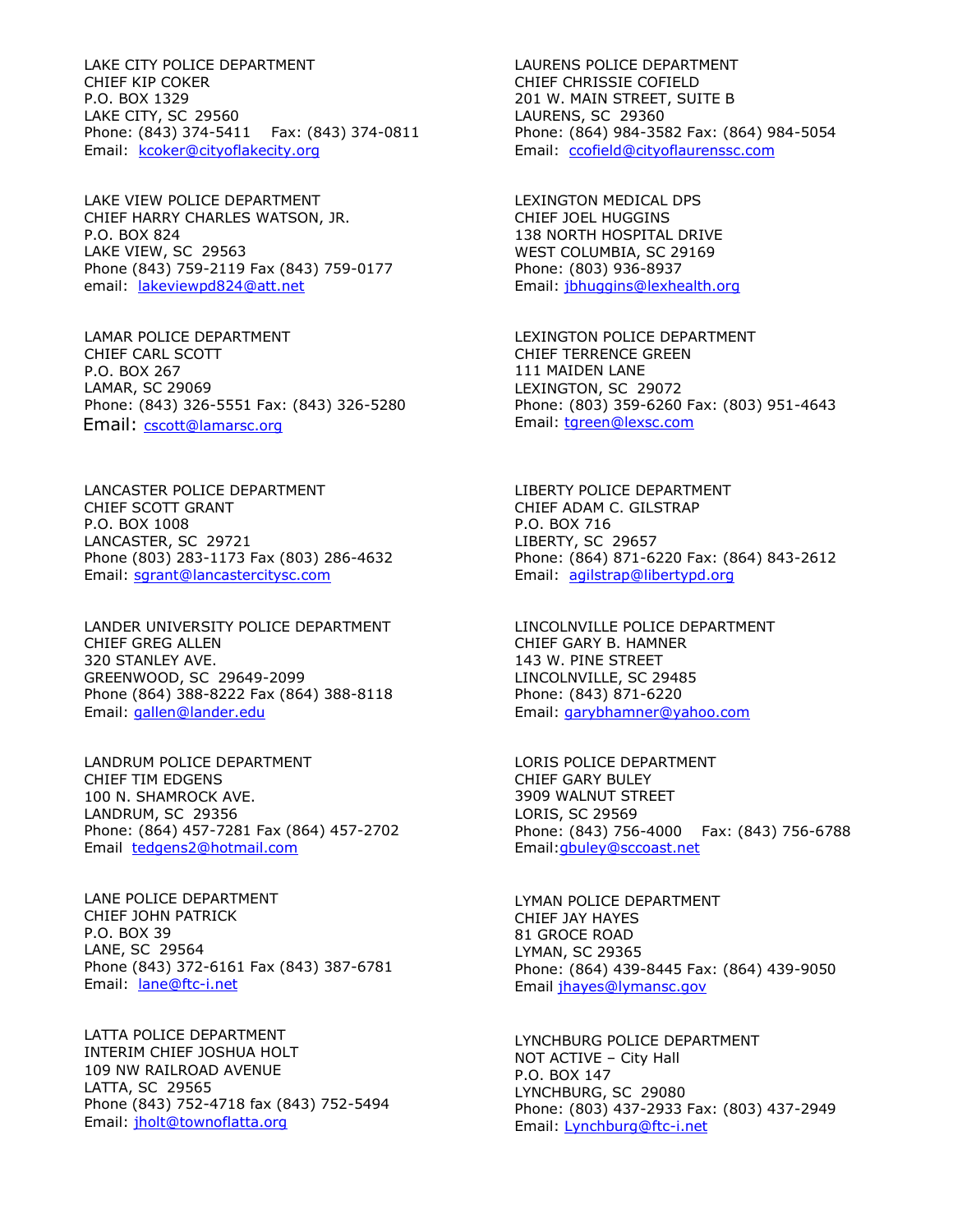MANNING POLICE DEPARTMENT CHIEF ANTHONY K. "KEITH" GRICE P.O. BOX 546 MANNING, SC 29102 Phone: (803) 435-8859 Fax: (803) 435-8603 Email [kgrice@manningpolice.com](mailto:kgrice@manningpolice.com)

MARION POLICE DEPARTMENT CHIEF TONY P. FLOWERS P.O. BOX 1190 MARION, SC 29571 Phone: (843) 423-8616 Fax: (843) 423-8604 Email: tflowers@marionsc.gov

MAULDIN POLICE DEPARTMENT CHIEF MITCHELL B. TURNER P.O. BOX 249 MAULDIN, SC 29662 Phone: (864) 289-8906 Fax: (864) 289-8963 Email: [bturner@mauldinpolice.com](mailto:bturner@mauldinpolice.com)

MAYESVILLE POLICE DEPARTMENT CHIEF JOHN SLATEN P.O. BOX 213 MAYESVILLE, SC 29104 Phone: (803) 972-0252 Fax: (803) 666-1088 Email: [mayesvillepolice@gmail.com](mailto:mayesvillepolice@gmail.com)

McBEE POLICE DEPARTMENT CHIEF DARRIN HAYES P.O. BOX 177 McBEE, SC 29101 Phone: (843) 335-6613 Fax: (843) 335-8393 Email: [dlhayes911@aol.com](mailto:dlhayes911@aol.com)

McCOLL POLICE DEPARTMENT CHIEF BRIAN GENWRIGHT 210 E. GIBSON AVENUE McCOLL, SC 29570 Phone: (843) 523-5223 Fax: (843) 523-5695 Email: mccollchief@mpd.sc.gov

McCORMICK POLICE DEPARTMENT CHIEF WILLIAM D. "BO" WILLIS P.O. BOX 306 McCORMICK, SC 29835 Phone: (864) 852-2985 Fax: (864) 852-2476 Email: [mccormickpd@wctel.net](mailto:mccormickpd@wctel.net)

MEDICAL UNIVERSITY OF SC PUBLIC SAFETY DIRECTOR KEVIN KERLEY P.O. BOX 250859 CHARLESTON, SC 29425 Phone: (843) 792-4194 Fax: (843) 792-6650 Email: [kerley@musc.edu](mailto:kerley@musc.edu) Email: [public-safety@musc.edu](mailto:public-safety@musc.edu)

MIDLANDS TECHNICAL COLLEGE CHIEF MYRON J. CHAMBLISS P.O. BOX 2408 COLUMBIA, SC 29202 Phone: (803) 738-7173 Fax: (803) 738-7831 Email: [chamblissm@midlandstech.edu](mailto:chamblissm@midlandstech.edu)

MONCKS CORNER POLICE DEPARTMENT CHIEF EHRICHS "RICK" B. OLLIC P.O. BOX 700 MONCKS CORNER, SC 29461 Phone: (843) 719-7955 Fax: (843) 719-7936 Email: [rick.ollic@twn-mc.com](mailto:rick.ollic@twn-mc.com)

MT. PLEASANT POLICE DEPARTMENT CHIEF MARK ARNOLD 100 ANN EDWARDS LANE MT. PLEASANT, SC 29464 Phone: (843) 884-4176 Fax: (843) 484-2765 Email: marnold@tompsc.com

MULLINS POLICE DEPARTMENT CHIEF MICHAEL BETHEA 157 E. FRONT STREET MULLINS, SC 29574 Phone: (843)464-0707 Fax: (843) 464-0722 Email: mbethea@mullinssc.us

MYRTLE BEACH POLICE DEPARTMENT CHIEF AMY PROCK 1101 OAK STREET MYRTLE BEACH, SC 29577 Phone: (843) 918-1301 Fax: (843) 918-1377 Email: [aprock@cityofmyrtlebeach.com](mailto:aprock@cityofmyrtlebeach.com)

NEW ELLINGTON POLICE DEPARTMENT CHIEF ALESIA A. PARKS PO DRAWER 459 NEW ELLINGTON, SC 29809 Phone: (803) 652-7770 Fax: (803) 652-8532 Email: [nepdchief@yahoo.com](mailto:nepdchief@yahoo.com)

NEWBERRY POLICE DEPARTMENT CHIEF ROY McCLURKIN 1502 NANCE STREET NEWBERRY, SC 29108 Phone: (803) 321-1010 Fax: (803)321-1004 Email: [rmcclurkin@cityofnewberry.com](mailto:rmcclurkin@cityofnewberry.com)

NICHOLS POLICE DEPARTMENT CHIEF MARK LEWIS P.O. BOX 32 NICHOLS, SC 29581 Phone (843) 523-2193 Fax: (843) 526-2743 Email: [nichols2028@bellsouth.net](mailto:nichols2028@bellsouth.net)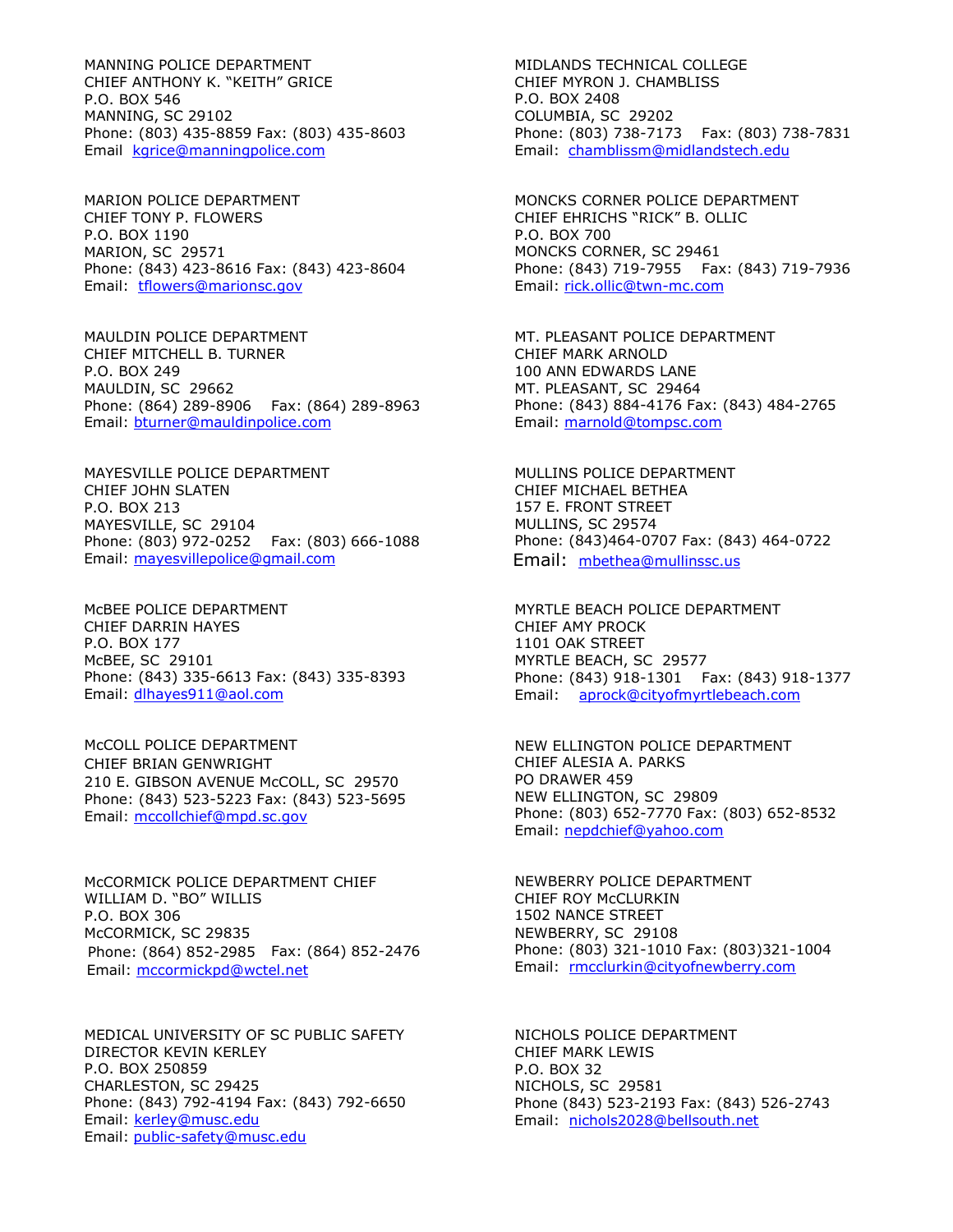NINETY SIX POLICE DEPARTMENT CHIEF CHRISTOPHER PORTER 100 N. CHURCH STREET NINETY SIX, SC 29666 Phone (864) 543-3122 Fax: (864) 543-3527 Email: 96police@gmail.com

NORTH POLICE DEPARTMENT CHIEF P. LIN SHIRER P.O. BOX 399 NORTH, SC 29112 Phone: (803) 247-2101 Fax: (803) 247-3045 Email: lshirer@townofnorth-sc.gov

NORTH AUGUSTA DEPT. OF PUBLIC SAFETY DIRECTOR JOHN THOMAS 444 e. BUENA AVISTA AVENUE NORTH AUGUSTA, SC 29841 Phone (803) 441-4251 Fax: (803) 441-4252 Email: [jthomas@northaugusta.net](mailto:jthomas@northaugusta.net)

NORTH CHARLESTON POLICE DEPARTMENT CHIEF REGGIE BURGESS 2500 CITY HALL LANE NORTH CHARLESTON, SC 29406 Phone: (843) 740-2845 Fax: (842) 745-1009 Email: [rburgess@northcharleston.org](mailto:rburgess@northcharleston.org)

NORTH MYRTLE BEACH DPS DIRECTOR JAY FERNANDEZ 1015 2nd AVENUE SOUTH NORTH MYRTLE BEACH, SC 29582 Phone: (843) 280-5532 Fax: (843) 280-5635 Email: jafernandez@nmb.us

NORWAY POLICE DEPARTMENT JAMES THORPE P.O. BOX 127 NORWAY, SC 29113 Phone: (803) 263-4300 Fax: (803) 263-4114 Email:

OLANTA POLICE DEPARTMENT CHIEF BROCK HORTON P.O. BOX 396 OLANTA, SC 29114 Phone: (843) 396-4262 Fax: (843) 396-4414 Email: thedrivingclinic@yahoo.com

OLAR POLICE DEPARTMENT CHIEF JAMES R. WALLEY P.O. BOX 183 OLAR, SC 29843 Phone: (803) 368-5055 Fax: (803) 368-5055 Email: [olarpd1@gmail.com](mailto:olarpd1@gmail.com)

ORANGEBURG-CALHOUN TECH. COLLEGE DPS CHIEF DOUGLAS STOKES 3250 ST. MATTHEWS ROAD ORANGEBURG, SC 29118 Phone: (803) 535-1393 Email: [stokesd@octech.edu](mailto:stokesd@octech.edu)

ORANGEBURG DEPT. OF PUBLIC SAFETY CHIEF MICHAEL ADAMS 1320 MIDDLETON STREET ORANGEBURG, SC 29115 Phone: (803) 533-5922 Fax: (803) 539-2092 Email: [madams@orangeburgdps.org](mailto:madams@orangeburgdps.org)

PACOLET POLICE DEPARTMENT CHIEF JOHN ALEXANDER P.O. BOX 700 PACOLET, SC 29372 Phone: (864) 474-3002 Fax: (864) 474-3391 Email:jalexander@pacoletpd.com

PAGELAND POLICE DEPARTMENT CHIEF CRAIG GREENLEE 316 W. McGREGOR STREET PAGELAND, SC 29728 Phone: (843) 672-6437 Fax: (843) 672-255 Email: [cgreenlee@shtc.net](mailto:cgreenlee@shtc.net)

PALMETTO DUNES POLICE DEPARTMENT CHIEF JIM GRINER 16 Queen's Folly Road Hilton Head Island, SC 29928 Phone: (843) 785-1125 Fax: (843) 785-4436 Email: [jgriner@pdso.us](mailto:jgriner@pdso.us)

PAMPLICO POLICE DEPARTMENT CHIEF STEVEN K. BOWEN P.O. BOX 296 PAMPLICA, SC 29583 Phone: (843) 493-5551 Fax: (843) 493-1022 Email: [pamplicopd@yahoo.com](mailto:pamplicopd@yahoo.com)

PAWLEYS ISLAND POLICE DEPARTMENT CHIEF MICHAEL S. FANNING 321 MYRTLE AVENUE PAWLEYS ISLAND, SC 29505 Phone: (843) 237-1698 Fax: (843) 237-7083 Email: [mfanning@townofpi.com](mailto:mfanning@townofpi.com)

PELION POLICE DEPARTMENT CHIEF MIKE CRIDER P.O. BOX 7 PELION, SC 29123 Phone: (803) 894-2520 Fax: (803) 894-3535 Email: [mcrider@pelion.sc.gov](mailto:mcrider@pelion.sc.gov)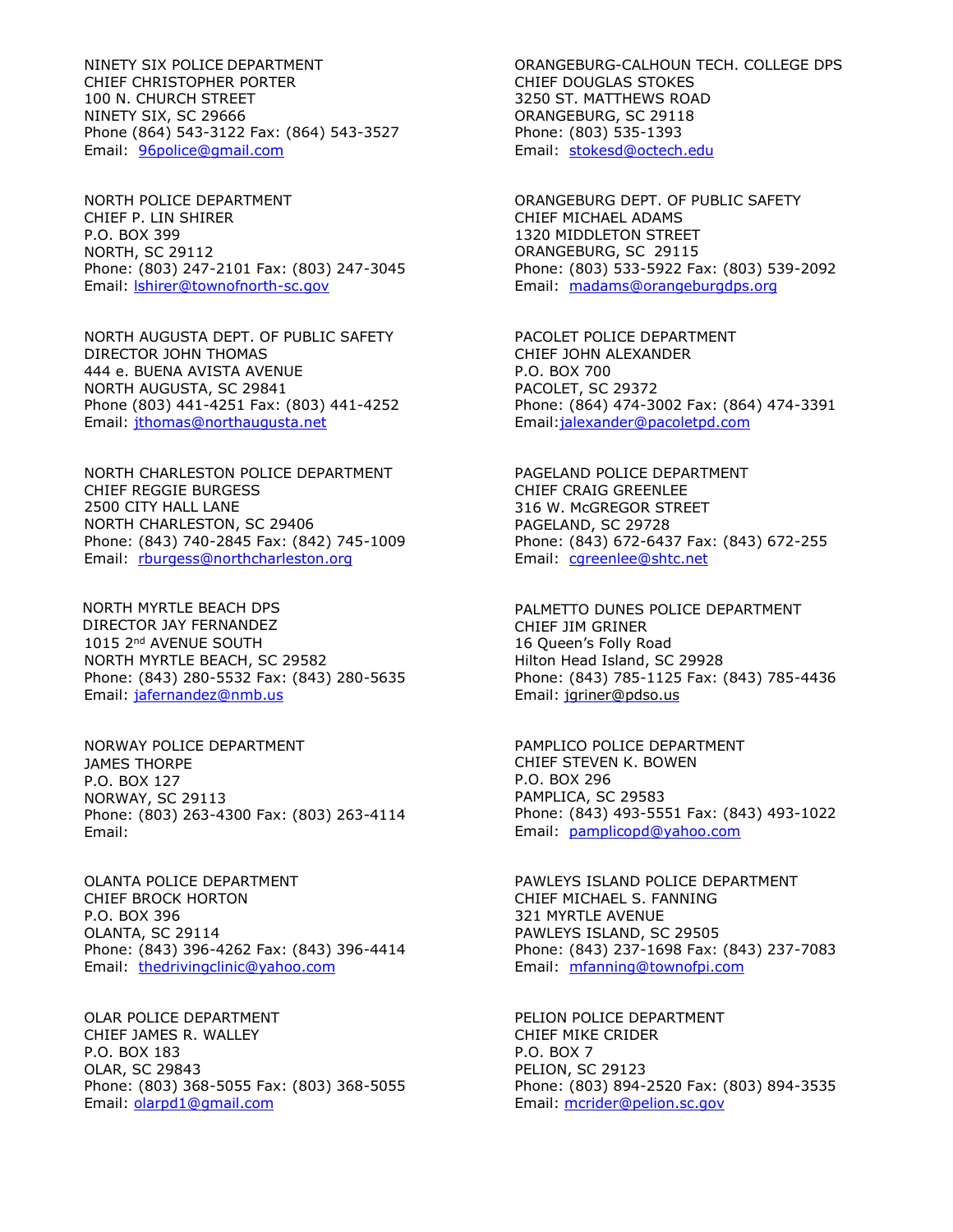PENDLETON POLICE DEPARTMENT CHIEF DOYLE M. BURDETTE 310 GREENVILLE STREET PENDLETON, SC 29670 Phone: (864) 646-9409 Email: [doyleb@townofpendleton.org](mailto:doyleb@townofpendleton.org)

PERRY POLICE DEPARTMENT CHIEF MIKE RUSTON 1062 E. RAILROAD AVENUE, N PERRY, SC 29137 Phone: (803) 564-7085 Email: [sunprincekomatsue@yahoo.com](mailto:sunprincekomatsue@yahoo.com)

PICKENS POLICE DEPARTMENT LT. SAM BYERS, INTERIM CHIEF P.O. BOX 217 PICKENS, SC 29671 Phone: (864) 878-6421 Fax: (864) 878-8234 Email: sbyers@pickenscity.com

PIEDMONT TECHNICAL COLLEGE DPS DIRECTOR TERRY LEDFORD P.O. BOX 1467 GREENWOOD, SC 29648 Phone: (864) 941-8568 Fax: (864) 941-8495 Email: [Ledford.t@ptc.edu](mailto:Ledford.t@ptc.edu)

PINE RIDGE POLICE DEPARTMENT CHIEF FRANKIE NEELEY 2757 FISH HATCHERY RAOD WEST COLUMBIA, SC 29172 Phone: (803) 755-2500 Fax: (803) 955-0605 Email: fneeley@prpd.sc.gov

PORT ROYAL POLICE DEPARTMENT CHIEF ALAN BEACH P.O. BOX 576 PORT ROYAL, SC 29935 Phone: (843) 986-2220 Fax: (843) 986-2222 Email: [abeach@portroyal.org](mailto:abeach@portroyal.org)

PRESBYTERIAN COLLEGE POLICE DEPARTMENT DIRECTOR LARRY MULHALL 503 BROAD STREET CLINTON, SC 29325 Phone: (864) 833-9349 Email: [lmulhall@presby.edu](mailto:lmulhall@presby.edu)

PROSPERITY POLICE DEPARTMENT CHIEF WESLEY PALMORE P.O. BOX 36 PROSPERITY, SC 29127 Phone: (803) 364-2121 Fax: (803) 364-2183 Email: wpalmore@prosperitysc.com

QUINBY POLICE DEPARTMENT CHIEF KENDREX E. COXE P.O. BOX 15056 QUINBY, SC 29506 Phone: (843) 669-3031 Fax: (843) 669-1004 Email: [quinbypd@sc.rr.com](mailto:quinbypd@sc.rr.com)

RIDGE SPRING POLICE DEPARTMENT CHIEF GERRY GRENIER P.O. BOX 444 RIDGE SPRING, SC 29129 Phone: (803) 685-7411 Email: [rspdchief@comporium.net](mailto:rspdchief@comporium.net)

RIDGELAND POLICE DEPARTMENT CHIEF RICHARD V. "R.V" WOODS P.O. BOX 1719 RIDGELAND, SC 29936 Phone: (843) 726-7530 Fax: (843) 726-7524 Email: [woods1101@msn.com](mailto:woods1101@msn.com)

RIDGEVILLE POLICE DEPARTMENT CHIEF QUINTON JOYNER P.O. BOX 56 RIDGEVILLE, SC 29472 Phone: (843) 873-4971 Fax: (843) 873-8215 Email: [ridgevillepd@yahoo.com](mailto:ridgevillepd@yahoo.com)

RIDGEWAY POLICE DEPARTMENT CHIEF CHRIS CULP P.O. BOX 24 RIDGEWAY, SC 29130 Phone: (803) 337-8711 Email: culpc.rpd@truvista.net

ROCK HILL POLICE DEPARTMENT CHIEF JAMES .C. "CHRIS" WATTS 120 E. BLACK ST. ROCK HILL, SC 29730 Phone (803) 329-7282 Fax (803) 329-7260 Email: chris.watts@cityofrockhill.com

SALEM POLICE DEPARTMENT CHIEF BRIAN LUSK 5-A PARK AVE. SALEM, SC 29676 Phone (864) 944-2819 Fax: (803) 258-3484 Mail: blusksalemsc@gmail.com

SALLEY DEPARTMENT OF PUBLIC SAFETY CHIEF JARROD GOLDMAN P.O. BOX 484 SALLEY, SC 29137 Phone: (803) 258-3449 Fax (864) 944-7795 Email: [salleypd@comporium.net](mailto:salleypd@comporium.net)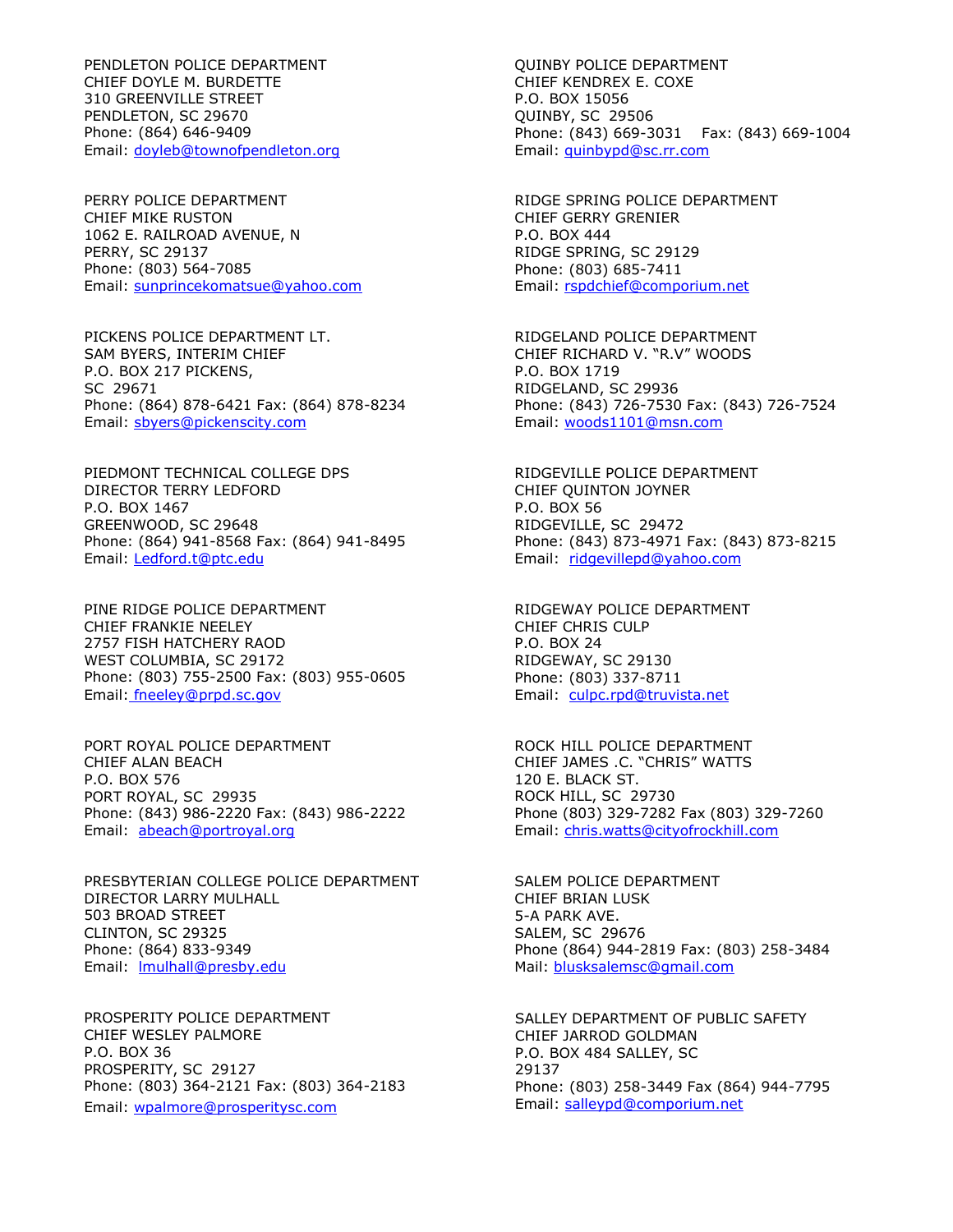SALUDA POLICE DEPARTMENT CHIEF KESTER HOLMES 101 S. JEFFERSON ST. SALUDA, SC 29138 Phone (864) 445-7336 Fax: (864) 445 7065 Email: [holmes@townofsaluda.com](mailto:holmes@townofsaluda.com)

SANTEE POLICE DEPARTMENT CHIEF J. SERRANO P.O. Box 1220 SANTEE, SC 29142 Phone (803) 854-2152 Fax (803) 854-4100 Email: [jserrano@townofsantee-sc.org](mailto:jserrano@townofsantee-sc.org)

SANTEE COOPER\LAW ENF. & SECURITY CHIEF RORY AVANT 1 RIVERWOOD DRIVE MONKS CORNER, SC 29461 Phone (843) 761-4132 Fax: (843) 761-7020 Email: [roavant@santeecooper.com](mailto:roavant@santeecooper.com)

SC STATE PORTS AUTHORITY POLICE CHIEF BRENT SIMON P.O. BOX 22287 CHARLESTON, SC 29413-2287 Phone: (843) 577-8116 Fax: (843) 577-8655 Email: bsimon@scspa.com

SC STATE UNIVERSITY POLICE DEPARTMENT CHIEF JOSEPH NELSON P.O. BOX 7516 ORANGEBURG, SC 29117 Phone: (803) 536-7188 Fax: (803) 536-7163 Email: [jnelson@scsu.edu](mailto:jnelson@scsu.edu)

SCRANTON POLICE DEPARTMENT CHIEF EVAN DAVIS P.O. 279 SCRANTON, SC 29591 Phone: (843) 752-5009 Fax: (843) 752-8338 Email: scrantontown@gmail.com

SELLERS POLICE DEPARTMENT NOT ACTIVE P.O. BOX 36 SELLERS, SC 29592 Phone: (843) 752-5009 Fax: (843) 752-8338 Email: [cmoore@sellerssc.org](mailto:cmoore@sellerssc.org)

SENECA POLICE DEPARTMENT CHIEF JOHN COVINGTON P.O. BOX 4773 SENECA, SC 29679 Phone: (864) 885-2720 Fax (864) 888-0856 Email: [jcovington@seneca.sc.us](mailto:jcovington@seneca.sc.us) SIMPSONVILLE POLICE DEPARTMENT CHIEF MIKE HANSHAW 405 E. CURTIS ST. SIMPSONVILLE, SC 29681 Phone (864) 967-9536 Fax (864) 963-8955 Email: [mhanshaw@simpsonvillepd.com](mailto:mhanshaw@simpsonvillepd.com)

SOCIETY HILL POLICE DEPARTMENT CHIEF DAVID B. YOUNG P.O. BOX 29 SOCIETY HILL, SC 29593 Phone: (843) 378-4684 Fax: (843) 378-9190 Email: [dyoung.sh.chief@gmail.com](mailto:dyoung.sh.chief@gmail.com)

SOUTH CONGAREE POLICE DEPARTMENT CHIEF JOSH D. SHUMPERT 119 WEST BERRY ROAD WEST COLUMBIA, SC 29172 Phone (803) 755-2760 Fax (803) 755-0456 Email: [jshurmpert@southcongaree.org](mailto:jshurmpert@southcongaree.org)

SPARTANBURG COMMUNITY COLLEGE DPS CHIEF JONATHAN FINCH P.O. BOX 4386 SPARTANBURG, SC 29305 Phone: (864) 592- 4774 x-4774 Email: [finchj@sccsc.edu](mailto:finchj@sccsc.edu)

SPARTANBURG METHODIST COLLEGE POLICE DEPARTMENT CHIEF CHRISTOPHER CARTER 100 POWELL MILL ROAD SPARTANBURG, SC 29301 Phone: (864) 699-4639 Fax: (864) 587-4201 Email: carterc@smcsc.edu

SPARTANBURG POLICE DEPARTMENT CHIEF ALONZO THOMPSON P.O. BOX 1746 SPARTANBURG, SC 29304 Phone: (864) 596-2376 Fax: (864) 596-2152 Email: athompson@cityofspartanburg.org

SPRINGDALE POLICE DEPARTMENT CHIEF ANDREW RICHBOURG 2915 PLATT SPRINGS RD. SPRINGDALE, SC 29170 Phone: (803) 796-3160 Fax: (803) 796-0235 Email: arichbourg@springdalesc.com

SPRINGFIELD POLICE DEPARTMENT CHIEF TIMOTHY WILKE 1505 GEORGIA STREET SPRINGFIELD, SC 29146 Phone: (803) 258-3525 Fax: (803) 258-1674 Email: springfieldpolice1@gmail.com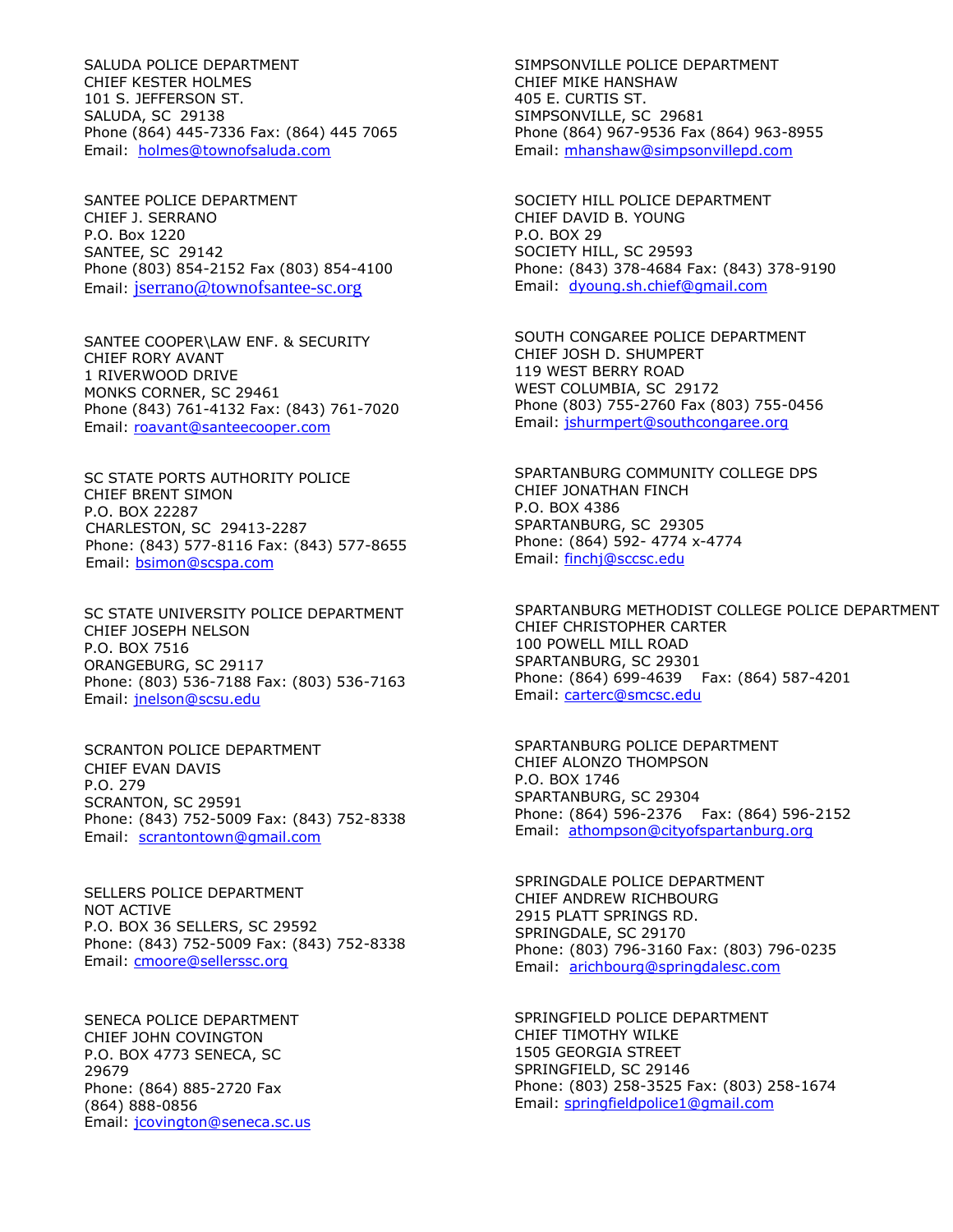SRS LAW ENFORCEMENT POLICE DEPARTMENT CHIEF DWAYNE COURTNEY P.O. BOX W. SAVANNAH RIVER SITE AIKEN, SC 29802 Phone: (803) 952-7591 Fax: (803) 952-7754 Email: [dwayne.courtney@srs.gov](mailto:dwayne.courtney@srs.gov)

ST. GEORGE POLICE DEPARTMENT CHIEF BRETT S. CAMP 100 SEARS STREET ST. GEORGE, SC 29477 Phone: (864) 563-3643 Fax: (864) 563-5282 Email: [b.camp@stgeorgepolice.com](mailto:b.camp@stgeorgepolice.com)

ST. MATTHEWS POLICE DEPARTMENT CHIEF MICHAEL SMALLS 304 AGNES STREET, suite #100 ST. MATTHEWS, SC 29135 Phone: (803) 874-2131 Fax: (803) 874-2406 Email: smallsmichael89@yahoo.com

ST. STEPHENS POLICE DEPARTMENT CHIEF HAROLD WADFORD 137 HOOD STREET ST. STEPHENS, SC 29479 Phone (843) 567-3116 Fax (843) 567-5363 Email: lwadford@ststephenspd.com

SULLIVANS ISLAND POLICE DEPARTMENT CHIEF CHRIS GRIFFIN P.O. BOX 427 SULLIVANS ISLAND, SC 29482 Phone: (843) 883-5739 Fax: (843) 883-3239 Email: [cgriffin@sullivansisland-sc.com](mailto:cgriffin@sullivansisland-sc.com)

SUMMERTON POLICE DEPARTMENT CHIEF RAY C. PERDUE P.O. BOX 279 SUMMERTON, SC 29148 Phone (803) 485-4385 Fax (803) 485-8173 Email: [horsemanperdue@yahoo.com](mailto:horsemanperdue@yahoo.com)

SUMMERVILLE POLICE DEPARTMENT CHIEF DOUGLAS WRIGHT 300 W. 2ND NORTH STREET SUMMERVILLE, SC 29483 Phone (843) 851-4100 Fax (843) 851-4108 Email: dwright@summervillesc.gov

SUMTER POLICE DEPARTMENT CHIEF RUSSELL ROARK 107 EAST HAMPTON AVENUE SUMTER, SC 29150 Phone (803) 436-2700 Fax (803) 436-2084 Email: [rroark@sumter-sc.com](mailto:rroark@sumter-sc.com)

SURFSIDE BEACH POLICE DEPARTMENT DIRECTOR KENNETH HOFMANN 811 PINE DR. SURFSIDE BEACH, SC 29575 Phone (843) 913-6368 Fax (843) 238-1882 Email: [khofmann@sursidebeach.org](mailto:khofmann@sursidebeach.org)

SWANSEA POLICE DEPARTMENT CHIEF CLIFTON HAYES P.O. BOX 429 SWANSEA, SC 29160 Phone: (803) 568-3366 Fax: (803) 568-3034 Email: [chayes@swanseapd.net](mailto:chayes@swanseapd.net)

TEGA CAY POLICE DEPARTMENT CHIEF STEVE R. PARKER 7705 TEGA CAY DRIVE TEGA CAY, SC 29708 Phone: (803) 548-0340 Fax: (803) 548-7516 Email: [sparker@tegacaysc.gov](mailto:sparker@tegacaysc.gov)

TIMMONSVILLE POLICE DEPARTMENT CHIEF BILLY BOWN P.O. BOX 47 TIMMONSVILLE, SC 29161 Phone: (843) 346-7212 Fax: (843) 346-4062 Email: chiefbbrown@aol.com

TRAVELERS REST POLICE DEPARTMENT CHIEF BEN FORD 6711 STATE PARK ROAD TRAVLERS REST, SC 29690 Phone: (864)-834-9029 Fax: (864) 834-4123 Email: 4benford@gmail.com

TRENTON POLICE DEPARTMENT CHIEF ALBERT TANKS P. O. BOX 36 TRENTON, SC 29847 Phone: (803) 275-4840 Fax: (803) 275-4840 Email: [ttrenton@comcast.net](mailto:ttrenton@comcast.net)

TRI-COUNTY TECHNICAL COLLEGE PD CHIEF MARCUS GUESS P.O. BOX 587 PENDLETON, SC 29670 Phone: (864) 646-1853 Fax: (864) 646-1891 Email: mguess@tctc.edu

TRIDENT TECHNICAL COLLEGE DPS CHIEF MARIO EVANS P.O. BOX 118067 CHARLESTON, SC 29423 Phone: (843) 574-6053 Fax: (843) 574-6618 Email: [mario.evans@tridenttech.edu](mailto:mario.evans@tridenttech.edu)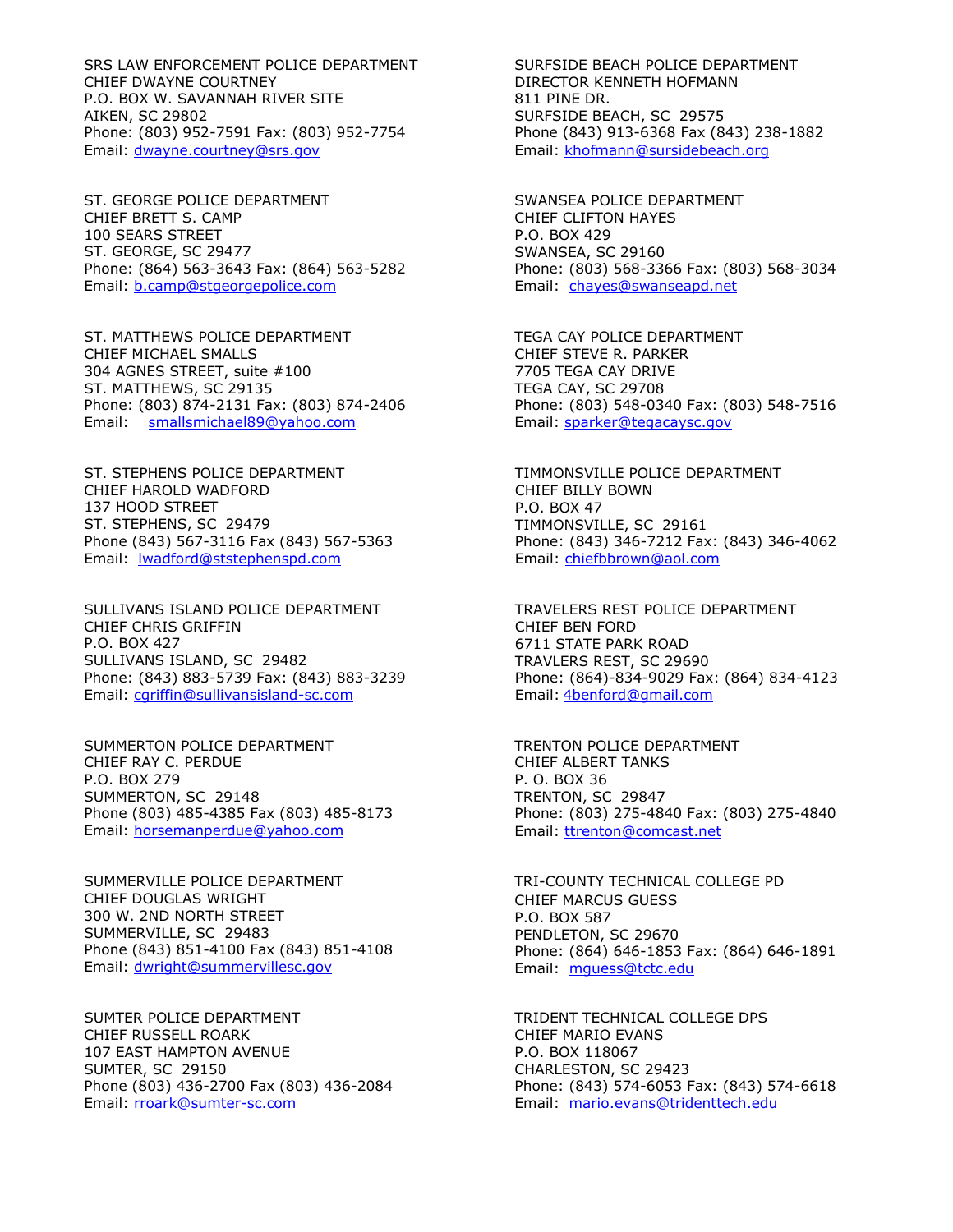TURBEVILLE POLICE DEPARTMENT CHIEF DAVID JONES P.O. BOX 70 TURBEVILLE, SC 29162 Phone (803) 659-2000 Fax (803) 659-2782 Email: [turbevbillepd@ftc-i.net](mailto:turbevbillepd@ftc-i.net)

UNION DPS INTERIM CHIEF ROBBIE MCGEE 215 THOMPSON BLVD. UNION, SC 29379 Phone (864) 429-1713 Fax (864) 429-1728 Email: rmcgee@cityofunion.org

USC AIKEN CHIEF JASON ZIKE 471 UNIVERSITY PARKWAY (BOX 23) AIKEN, SC 29801 Phone (803) 641-3319 Fax: (803) 641-3650 Email: [jasonz@usca.edu](mailto:jasonz@usca.edu)

USC BEAUFORT POLICE DEPARTMENT CHIEF HENRY GARBADE ONE UNIVERSITY BLVD. BLUFFTON, SC 29909 Phone: (843) 208-8910 Email: [hgarbade@uscb.edu](mailto:hgarbade@uscb.edu)

USC LAW ENFORCEMENT & SAFETY DIRECTOR C. L. WUCHENICH 1501 SENATE ST. COLUMBIA, SC 29208 Phone (803) 777-8400 Fax (803) 777-6715 Email: [clw@mailbox.sc.edu](mailto:clw@mailbox.sc.edu)

USC UPSTATE POLICE DEPARTMENT CHIEF KLAY PETERSON 800 UNIVERSITY WAY SPARTANBURG, SC 29303 Phone (864) 503-5269 Fax (864) 503-5873 Email: [kpeterson@uscupstate.edu](mailto:kpeterson@uscupstate.edu)

VARNVILLE POLICE DEPARTMENT CHIEF TYRONE SMITH 95 E. PALMETTO AVENUE VARNVILLE, SC 29944 Phone: (803) 943-2979 Fax: (803) 943-4362 Email: [chieftsmith@yahoo.com](mailto:chieftsmith@yahoo.com)

WAGENER POLICE DEPARTMENT CHIEF SCOTT TITUS 111 RAILROAD AVENUE W WAGNER, SC 29164 Phone: (803) 564-5411 Fax: (803) 564-3507 Email: stitus@wagenersc.com

WALHALLA POLICE DEPARTMENT CHIEF CHRISTOPHER BRINSON 101 E. MAIN STREET WALHALLA, SC 29691 Phone: (864) 638-5231 Fax: (864) 638-4356 Email: sbrinson@walhallapd.org

WALTERBORO POLICE DEPARTMENT CHIEF WADE MARVIN 242 HAMPTON STREET WALTERBORO, SC 29488 Phone: (843) 549-1811 Fax: (843) 549-8583 Email: [wmarvin@walterborosc.org](mailto:wmarvin@walterborosc.org)

WARE SHOALS POLICE DEPARTMENT CHIEF BRYAN LOUIS P.O. BOX 510 WARE SHOALS, SC 29692 Phone (864) 456-7444 Fax: (864) 456-7675 Email: blouis@wspolice.org

WELLFORD POLICE DEPARTMENT CHIEF J. DAVID GREEN P.O. BOX 99 WELLFORD, SC 29385 Phone: (864) 439-2436 Fax: (864) 439-2437 Email: [dgreen@wellfordpd.com](mailto:dgreen@wellfordpd.com)

WEST COLUMBIA POLICE DEPARTMENT CHIEF DENNIS K. TYNDALL P.O. BOX 4044 WEST COLUMBIA, SC 29169 Phone: (803) 794-3506 Fax: (803) 439-2437 Email: [dtyndall@westcolumbiasc.gov](mailto:dtyndall@westcolumbiasc.gov)

WEST PELZER POLICE DEPARTMENT CHIEF ALEXIS ELIOPOULOS #3 HINDMAN STREET WEST PELZER, SC 29669 Phone (864) 947-8247 Fax (864) 947-8240 Email: [aeliopoulos@westpelzer.com](mailto:aeliopoulos@westpelzer.com)

WEST UNION POLICE DEPARTMENT CHIEF MICHAEL EPPS P.O. BOX 129 WEST UNION, SC 29696 Phone: (864)-638-9099 Email: jeppes@westunionpd.org

WESTMINISTER POLICE DEPARTMENT CHIEF RORY JONES P.O. BOX 399 WESTMINISTER, SC 29693 Phone (864) 647-3222 Fax (864) 647-3223 Email: rjones@westminstersc.org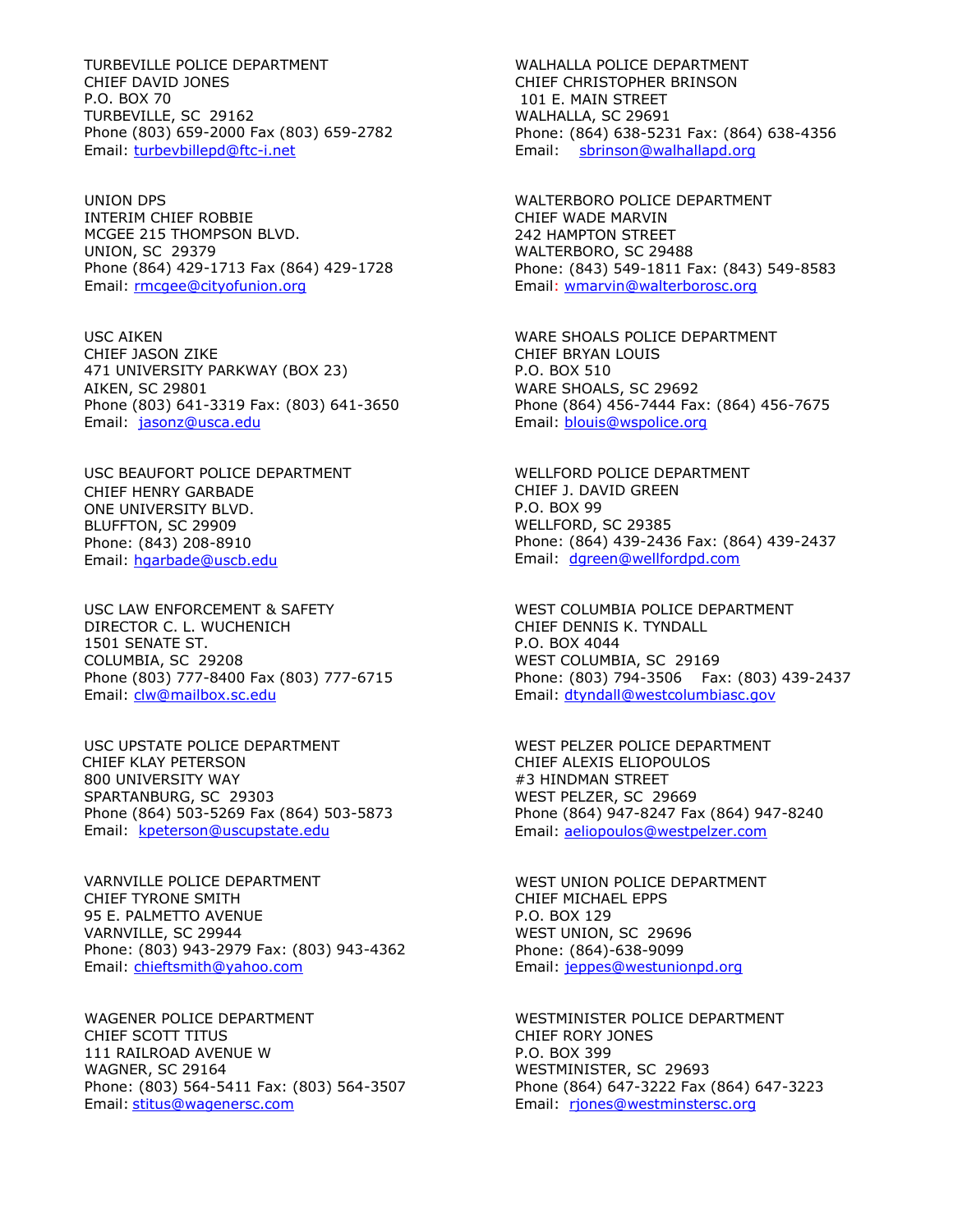WHITMIRE POLICE DEPARTMENT CHIEF JEREMIAH SINCLAIR 95 MAIN STREET WHITMIRE, SC 29178 Phone (803) 694-2121 Fax (803) 694-3002 Email: [whitmirepd@bellsouth.net](mailto:whitmirepd@bellsouth.net)

WILLIAMSTON POLICE DEPARTMENT CHIEF TONY TAYLOR 100 TOWN SQUARE DRIVE WILLIAMSTON, SC 29697 Phone (864) 905-3014 Fax (864) 847-1088 Email: [tctaylor@williamstonsc.us](mailto:tctaylor@williamstonsc.us)

WILLISTON POLICE DEPARTMENT CHIEF RODNEY L. PRUITT 13112 MAIN Street WILLISTON, SC 29853 Phone (803) 266-7011 Fax (803) 266-4644 Email: rpruitt@williston-sc.com

WINNSBORO DPS CHIEF JOHN SEIBLES PO BOX 209 WINNSBORO, SC 29180 Phone (803) 635-4511 Fax (803) 635-1301 Email: [jseibles@truevista.net](mailto:jseibles@truevista.net)

WINTHROP UNIVERSITY POLICE DEPT. CHIEF CHARLES YEARTA 526 MYRTLE DR. ROCK HILL, SC 29733 Phone (803) 323-3496 Fax (803) 323-2542 Email: yeartac@winthrop.edu

WOFFORD COLLEGE CAMPUS DPS DIRECTOR J. RANDY HALL 429 NORTH CHURCH ST. SPARTANBURG, SC 29303 Phone (864) 597-4351 Fax: (864) 597-4358 Email: [halljr@wofford.edu](mailto:halljr@wofford.edu)

WOODRUFF POLICE DEPARTMENT CHIEF GREG RYAN 751 NORTH CHURCH STREET WOODRUFF, SC 29388 Phone: (864)476-8131 Fax: (864) 476-6457 Email: [gryan@cityofwoodruff.com](mailto:gryan@cityofwoodruff.com)

YEMASSEE POLICE DEPARTMENT CHIEF GREGORY ALEXANDER P.O. BOX 577 YEMASSEE, SC 29945 Phone: (843) 589-2565 Fax: (803) 589-4305 Email: galexander@yemassee.org

YORK POLICE DEPARTMENT CHIEF ANDY ROBINSON P.O. BOX 500 YORK, SC 29745 Phone: (803) 684-4141 Fax: (803) 684-1712 Email: [arobinson@yorkcitysc.com](mailto:arobinson@yorkcitysc.com)

YORK TECHNICAL COLLEGE DPS CHIEF BRYAN L. McDOUGALD 452 S. ANDERSON ROAD ROCK HILL, SC 29730 Phone: (803) 981-7063 Fax: (803) 981-7147 Email: bmcdougald@yorktech.edu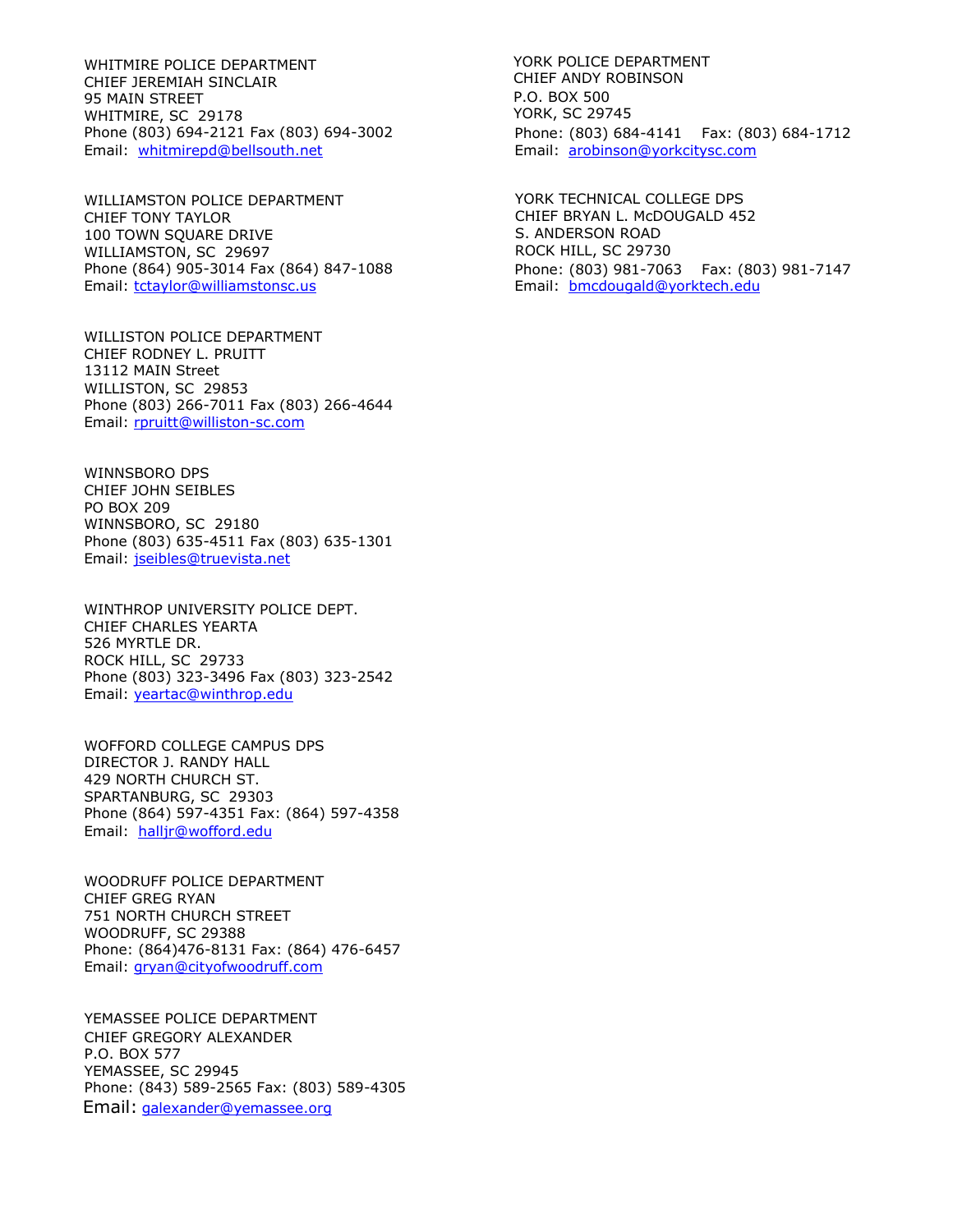### **SHERIFF AGENCIES**

Abbeville CO SO Sheriff Ray Watson 21 Old Calhoun Falls Road Abbeville, SC 29620 Phone: (864) 446-6000 Fax: (864) 446-6050 Email: [rwatson@abbevillecountysc.com](mailto:rwatson@abbevillecountysc.com)

Aiken, SC 29801<br>Aiken, SC 29801 Aiken CO SO Sheriff Michael E. Hunt 420 Hampton Avenue, N.E. Email: [kgraziano@charlestoncounty.org](mailto:kgraziano@charlestoncounty.org) Phone: (803) 642-1761 Fax: (803) 642-7535 Email: [sheriff@aikencountysc.gov](mailto:sheriff@aikencountysc.gov)

Allendale CO SO Sheriff Tom Carter, Jr. P.O. Box 97 Allendale, SC 29810 Phone: (803) 584-7067 Fax: (803)584-7064 Filolie: (804) 489-4722 Fax: (804) 487-2<br>Email: [sheriffcarter@allendalesheriff.com](mailto:sheriffcarter@allendalesheriff.com) Email: <u>smueller@cherokeecountysheriff.net</u>

Anderson CO SO Sheriff Chad McBride P.O. Box 5497 Anderson, SC 29623 Phone: (864) 260-4421 Fax: (864) 222-3962 Email: [cmcbride@andersonsheriff.com](mailto:cmcbride@andersonsheriff.com)

Bamberg CO SO Sheriff Kenneth J. Bamberg P.O. Box 210 Bamberg, SC 29003<br>Phone: (803) 245-3018 Fax: (803) 245-3102 Phone: (864) 623-2102 Fax: (864)<br>Email: [jdixon@chesterfieldsheriff.org](mailto:jdixon@chesterfieldsheriff.org)

Barnwell CO SO Sheriff Steven W. Griffith P.O. Box 384 Barnwell, SC 29812 Phone: (803) 541-1052 Fax: (803) 259-9683 Email: sgriffith@barnwellcountysheriff.net

Beaufort CO SO Sheriff P.J. Tanner P.O. Box 1758 Beaufort, SC 29901 Phone: (843) 255-3200 Fax: (843) 255-9405 Email: [pjtanner@bcgov.net](mailto:pjtanner@bcgov.net) [mikeh@bcgov.net](mailto:mikeh@bcgov.net)

Berkeley CO SO Sheriff Duane Lewis P.O. Box 6122 Moncks Corner, SC 29461 Phone: (843) 719-4414 Fax: (843) 719-4427 Email: [duane.lewis@berkeleycountysc.gov](mailto:duane.lewis@berkeleycountysc.gov)

Calhoun CO SO Sheriff Thomas S. Summers, Jr. 2811 Old Belleville Road St Matthews, SC 29135 Phone: (803) 874-2741 Fax: (803) 874-2634 Email: [sheriffsummers@windstream.net](mailto:sheriffsummers@windstream.net)

Charleston CO SO Sheriff Kristin Graziano 33691 Leeds Avenue Phone: (843) 202-1700 Fax: (843) 554-2243

Cherokee CO SO Sheriff Steve Mueller 312 East Frederick Street Gaffney, SC 29340 Phone: (864) 489-4722 Fax: (864) 487-2768

Chester SO CO Sheriff Donald M. Dorsey II 2740 Dawson Drive Chester, SC 29706 Phone: (803) 581-5131 Fax: (803) 581-5552 Email: [sheriffdorsey@chesterso.com](mailto:sheriffdorsey@chesterso.com)

Chesterfield CO SO Sheriff James Dixon 203 Watson Road Chesterfield, SC 29709 Phone: (864) 623-2102 Fax: (864)

Clarendon CO SO Sheriff Tim Baxley 217 Commerce Street Manning, SC 29102 Phone: (803) 435-4414 Fax: (803) 433-4009 Email: [sheriffbaxley@clarendoncountygov.org](mailto:sheriffbaxley@clarendoncountygov.org)

Colleton CO SO Sheriff Guerry Lee "Buddy" Hill, Jr. P.O. Box 433 Walterboro, SC 29488 Phone: (843) 549-2211 Fax: (843)549-1449 Email: ghill@colletoncounty.org

Darlington CO SO Sheriff James Hudson, Jr. P.O. Box 783 Darlington, SC 29540 Phone: (843) 398-4501 Fax: (843) 398-4502 Email: jhudson@darlingtonsheriff.org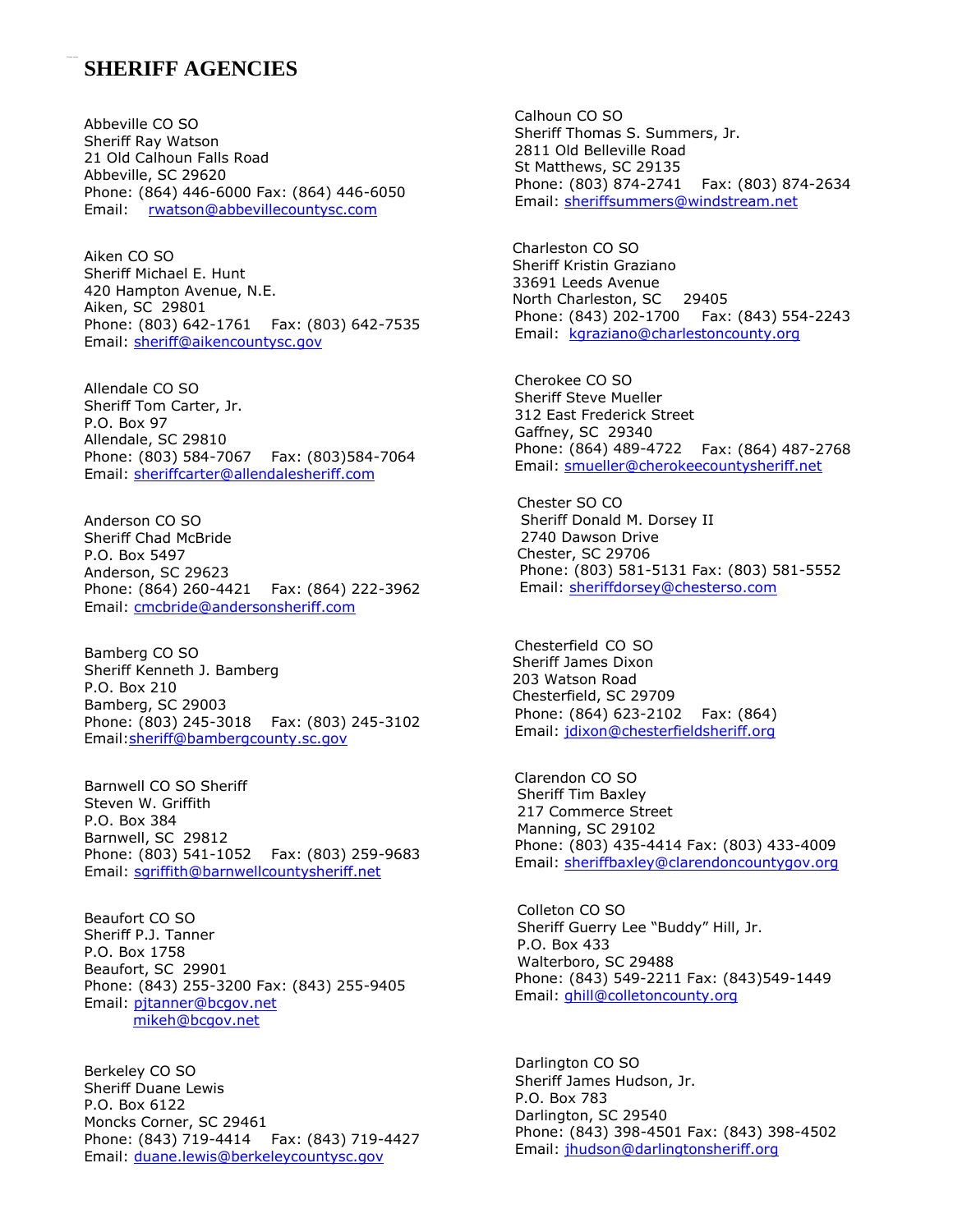Dillon CO SO Sheriff Douglas B. Pernell P.O. Box 627 Dillon, SC 29536 Phone: (843) 774-1432 Fax: (843) 841-3229 Email: pernell@dillonsheriff.org

Dorchester CO SO Sheriff L.C. Knight 100 Ridge Street, Suite 1 St. George, SC 29477 Phone: (843) 832-0300 Email: lcknight@dorchestercountysc.gov

Edgefield CO SO Sheriff Jody P. Rowland 200 Railroad Street Edgefield, SC 29824 Phone: (803) 634-3412 Fax: (803) 637-4016 Email: jrowland@edgefieldcountysheriff.org

Fairfield CO SO Sheriff Will Montgomery P.O. Box 387 Winnsboro, SC 29180 Phone: (803) 635-4141 Fax: (803) 635-3325 Email: [will.montgomery@fairfield.sc.gov](mailto:will.montgomery@fairfield.sc.gov)

Florence CO SO Sheriff Thomas B. Joye 6719 Friendship Road Effingham, SC 29541 Phone: (843) 665-2121 Fax: (843) 673-0348 Email: tijoye@fcso.org

Georgetown CO SO Sheriff R. Carter Weaver P.O. Box 1292 Georgetown, SC 29442 Phone: (843) 546-5102 Fax: (843) 546-2752 Email: cweaver@gtcounty.gov

Greenville SO CO Sheriff Hobert Lewis 4 McGee Street Greenville, SC 29601 Phone: (864) 467-5280 Fax: (864) 467-5299 Email: [hlewis@greenvillecounty.org](mailto:hlewis@greenvillecounty.org)

Greenwood CO SO Sheriff Dennis Kelly 528 Edgefield Street Greenwood, SC 29646 Phone: (864) 942-8600 Fax: (864) 942-8589 Email: [dkelly@greenwoodsc.gov](mailto:dkelly@greenwoodsc.gov)

Hampton CO SO Sheriff T. C. Smalls P.O. Box 633 Varnville, SC 29944 Phone: (803) 914-2200 Fax: (803) 914-2213 Email: [tcsmalls@hamptoncountysc.org](mailto:tcsmalls@hamptoncountysc.org)

Horry CO SO Sheriff Phillip E. Thompson 1301 2nd Avenue Conway, SC 29526 Phone: (843) 915-5450 Fax: (843) 915-6451 Email: [thomps@horrycounty.org](mailto:thomps@horrycounty.org)

Jasper CO SO Sheriff Donald Hipp P.O. BOX 986 Ridgeland, SC 29936-2616 Phone: (843) 726-7777 Fax: (843) 726-7778 Email: dhipp@jaspercountysc.gov

Kershaw CO SO Sheriff Lee Boan P.O. Box 70 Lugoff, SC 29078 Phone: (803) 425-1512 Fax: (803) 425-6021 Email: [lee.boan@kershaw.sc.gov](mailto:lee.boan@kershaw.sc.gov)

Lancaster CO SO Sheriff Barry Faile P.O. BOX 908 Lancaster, SC 29721 Phone: (803) 283-3388 Fax: (803) 286-9823 Email: [sherifffaile@lacoso.net](mailto:sherifffaile@lacoso.net)

Laurens CO SO Sheriff Don Reynolds P.O. BOX 68 Laurens, SC 29360 Phone: (864) 984-4967 Fax: (864) 984-5754 Email: [dreynolds@laurenssheriff.org](mailto:dreynolds@laurenssheriff.org)

Lee CO SO Sheriff Daniel Simon P.O. Box 89 Bishopville, SC 29010 Phone: (803) 484-5353 Fax: (803) 484-5794 Email: [dsimon@leecountysc.org](mailto:dsimon@leecountysc.org)

Lexington CO SO Sheriff Jay Koon P.O. BOX 639 Lexington, SC 29072 Phone: (803) 785-2559 Fax: (803) 785-1162 Email: [jkoon@lcsd.sc.gov](mailto:jkoon@lcsd.sc.gov)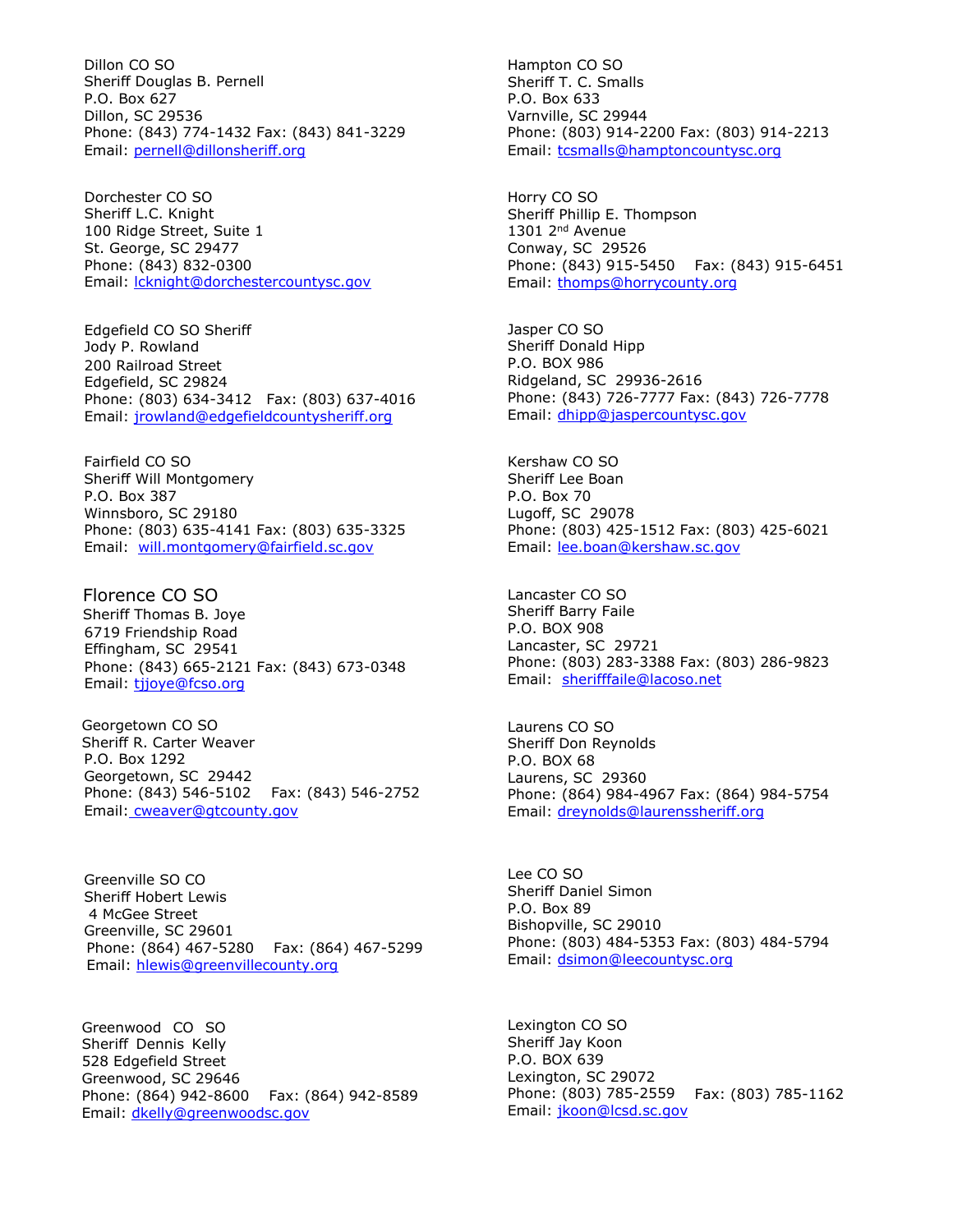Marion CO SO Sheriff Brian Wallace 2715 Highway 76, Suite C Mullins, SC 29574 Phone: (843) 423-8216 Fax: (843) 423-8386 Email: [bwallace@marionsc.org](mailto:bwallace@marionsc.org)

Marlboro CO SO Interim Sheriff Larry McNeil P.O. Box 577 Bennettsville, SC 29512 Phone: (843) 479-5605 Fax: (843) 479-2851 Email: l.mcneil@marlborocounty.sc.gov

McCormick CO SO Sheriff Clarke Stearns P.O. Box 1236 McCormick, SC 29835 Phone: (864) 465-2520 Fax: (864) 465-3181 Email: [cstearns@mccormickcountysc.org](mailto:cstearns@mccormickcountysc.org)

Newberry CO SO Sheriff James Lee Foster P.O. BOX 247 Newberry, SC 29108 Phone: (803) 321-2211 Fax: (803) 321-2147 Email: [lfoster@ncso.sc.gov](mailto:lfoster@ncso.sc.gov)

Oconee CO SO Sheriff Mike Crenshaw 415 South Pine Street Walhalla, SC 29691 Phone: (864) 638-4117 Fax: (864) 638-4208 Email: [mcrenshaw@oconeelaw.com](mailto:mcrenshaw@oconeelaw.com)

Orangeburg CO SO Sheriff Leroy Ravenell P.O. Drawer 9000 Orangeburg, SC 29116 Phone: (803) 533-5804 Fax: (803) 515-1899 Email: [lravenell@orangeburgcounty.org](mailto:lravenell@orangeburgcounty.org)

Pickens CO SO Sheriff Rick Clark 216 C. David Stone Road Pickens, SC 29671 Phone: (864) 898-5534 Fax: (864) 898-5531 Email: [rclark@co.pickens.sc.us](mailto:rclark@co.pickens.sc.us)

Richland CO SO Sheriff Leon Lott 5623 Two Notch Road Columbia, SC 29223 Phone: (803) 576-3000 Fax: (803) 576-3194 Email: [sheriff@rcsd.net](mailto:sheriff@rcsd.net)

Saluda CO SO Sheriff Joshua S. Price 100 Law Enforcement Drive Saluda, SC 29138 Phone: (864) 445-2112 Fax: (864) 445-8829 Email: j.price@saludacounty.sc.gov

Spartanburg CO SO Sheriff Chuck Wright P.O. BOX 771 Spartanburg, SC 29304 Phone: (864) 503-4500 Fax: (864) 503-4561 Email: [cwright@spartanburgcounty.org](mailto:cwright@spartanburgcounty.org)

Sumter CO SO Sheriff Anthony Dennis 107 E. Hampton Ave. Sumter, SC 29150 Phone: (803) 436-2700 Fax: (803) 436-2054 Email: [adennis@sumtercountysc.org](mailto:adennis@sumtercountysc.org)

Union CO SO Sheriff Jeffrey D. Bailey P.O. BOX 971 Union, SC 29379 Phone: (864) 429-1612 Fax: (864) 429-1628 Email: sheriffbailey@countyofunion.com

Williamsburg CO SO Sheriff Steven R. Gardner P.O. Box 179 Kingstree, SC 29556-0171 Phone: (843) 355-6381 Fax: (843) 355-7956 Email: [sgardner@wcso.sc.gov](mailto:sgardner@wcso.sc.gov)

York CO SO Sheriff Kevin Tolson 1675-2A York Hwy York, SC 29745 Phone: (803) 628-3057 Fax: (803) 628-3075 Email: [kevin.tolson@yorkcountygov.com](mailto:kevin.tolson@yorkcountygov.com)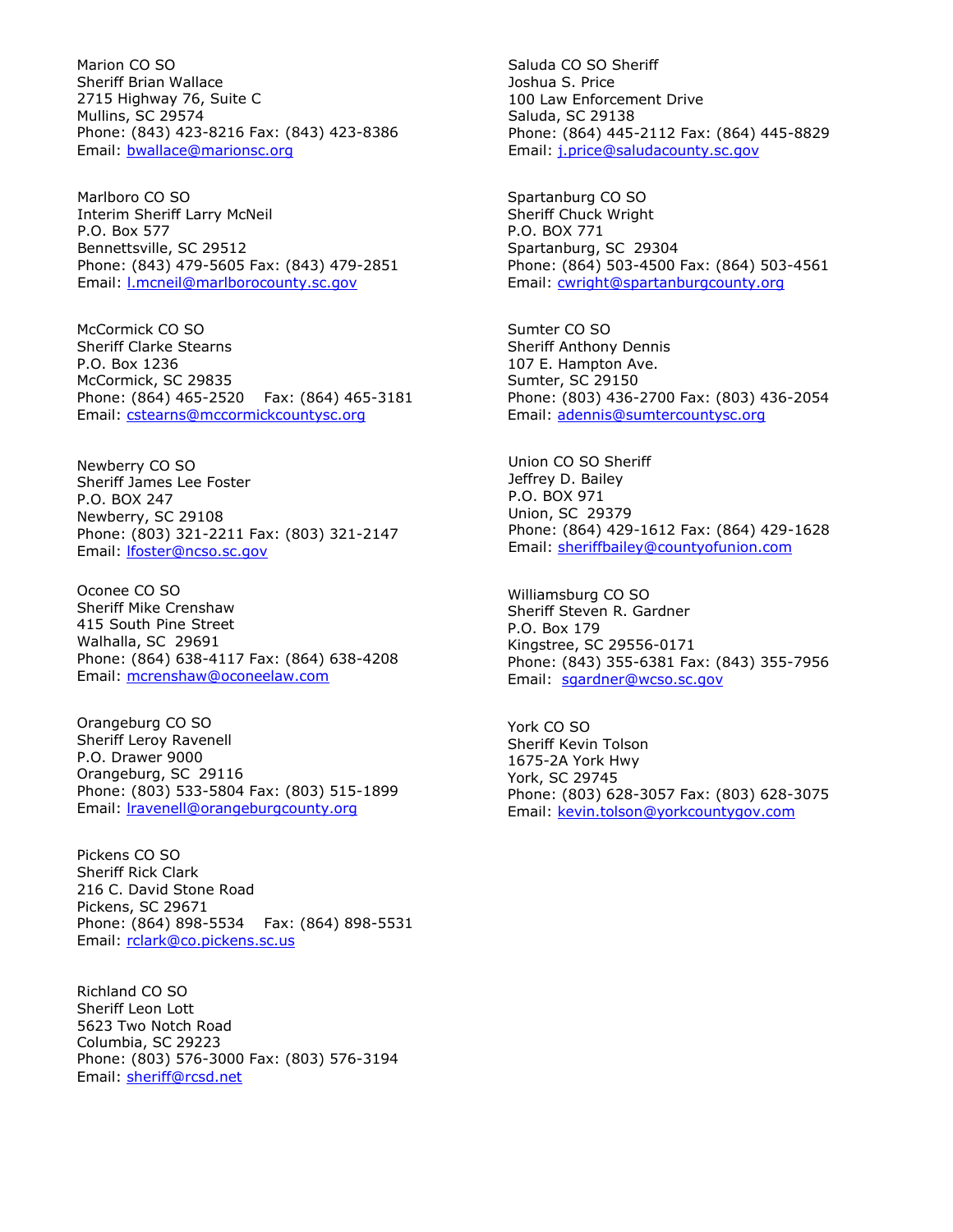## **OTHER AGENCIES**

ALVIN S. GLENN DETENTION CENTER Director Ronaldo Myers 201 John Mark Dial Drive Columbia, SC 29209 Phone: (803) 576-3202 Email: [myersrs@rcgov.us](mailto:myersrs@rcgov.us)

SAVANNAH RIVER SITE LE (CENTERRA) Chief Dwayne Courtney PO BOX A Aiken, South Carolina 29802 Phone: (803) 952-6689 Fax: (803) 952-7754 Email: [dwayne.courtney@srs.gov](mailto:dwayne.courtney@srs.gov)

FEDERAL BUREAU OF INVESTIGATION SAC SUSAN FERENSIC 151 West Park Blvd. Columbia, SC 29210 Phone (803) 551-4211 Fax (803) 551-4219 Email: sferensic@fbi.gov

FEDERAL BUREAU OF INVESTIGATION ASAC Paul Davis 151 Westpark Blvd. Columbia, SC 29210 Phone: (803) 551-4241 Fax: (803) 551-4219 Email: [prdavis@fbi.gov](mailto:prdavis@fbi.gov)

FEDERAL BUREAU OF INVESTIGATION ASAC Philip Tejera 151 Westpark Blvd. Columbia, SC 29210 Phone: Fax: (803) 551-4219 Email: [patejera@fbi.gov](mailto:patejera@fbi.gov)

FIFTH JUDICIAL CIRCUIT SOLICITOR Solicitor Byron Gipson 1701 Main Street, suite 302 Columbia, SC 29201 Phone: (803) 576-1802 Email:

FORT JACKSON – EMERGENCY SERVICES Chief Zackary Wise 5499 Jackson BLVD Fort Jackson, SC 29207 Phone: (803) 751-3115 Email: [zackary.wise@scciv.mail.mil](mailto:zackary.wise@scciv.mail.mil)

LEXINGTON COUNTY HEALTH SERVICES DISTRICT Director Joel B. Huggins 2720 Sunset Blvd. West Columbia, SC 29169 Phone: (803) 791-2111 Fax: (803) 791-0816 Email: [jbhuggins@lexhealth.org](mailto:jbhuggins@lexhealth.org)

MUNICIPAL ASSOCIATION OF SC Chris Radcliff – Public Safety Loss Control 1411 Gervais Street Columbia, South Carolina 29211 Phone: (803) 354-4764 Email: [CRadcliff@masc.sc](mailto:CRadcliff@masc.sc)

PALMETTO DUNES RESORT SECURITY Chief James T. Griner, IIII P.O. BOX 7974 Hilton Head Island, SC 29938 Phone: (843) 785-1120 Fax: (843) 785-1189 Email: [jgriner@pdpoa.org](mailto:jgriner@pdpoa.org)

S.C. ATTORNEY GENERAL'S OFFICE Atty. General Alan Wilson PO BOX 11549 Columbia, SC 29211 Phone: (803) 734-3970 Fax: (803) 253-6283 Email: [scag@scag.gov](mailto:scag@scag.gov)

S.C. BUREAU OF ALCOHOL, TOBACCO, FIREARMS AND EXPLOSIVE (ATF) SAIC Wayne L. Dixie, Jr. – Charlotte Division 6701 Carmel road, Suite 200 Charlotte, North Carolina 28226 Phone: (704) 716-1800 Email: [waynedixie@tf.gov](mailto:waynedixie@tf.gov)

S. C. BUREAU OF PROTECTIVE SERVICES Chief Matthew Calhoun 1205 Pendleton Street, Suite 106 Columbia, SC 29201 Phone: (803) 734-1852 Email: MatthewCalhoun@scdps.gov

S.C. DEPARTMENT OF CORRECTIONS Director Bryan P. Stirling 4444 Broad River Road Columbia, SC 29210 Phone: (803) 896-8500 Fax: (803) 896-3972 Email: [stirling.bryan@doc.sc.gov](mailto:stirling.bryan@doc.sc.gov)

S.C. DEPARTMENT HEALTH & ENVIR. CONTROL Director Teresa Higgins 2600 Bull Street Columbia, SC 29201 Phone: (803) 898-0124 Email: [higginst@dhec.sc.gov](mailto:higginst@dhec.sc.gov)

S.C. DEPT. JUVENILE JUSTICE PUBLIC SAFETY Chief Matthew Braxton 4900 Broad River Road Columbia, SC 29212 Phone: (803) 896-9100 Email: [mbrax@scdjj.net](mailto:mbrax@scdjj.net)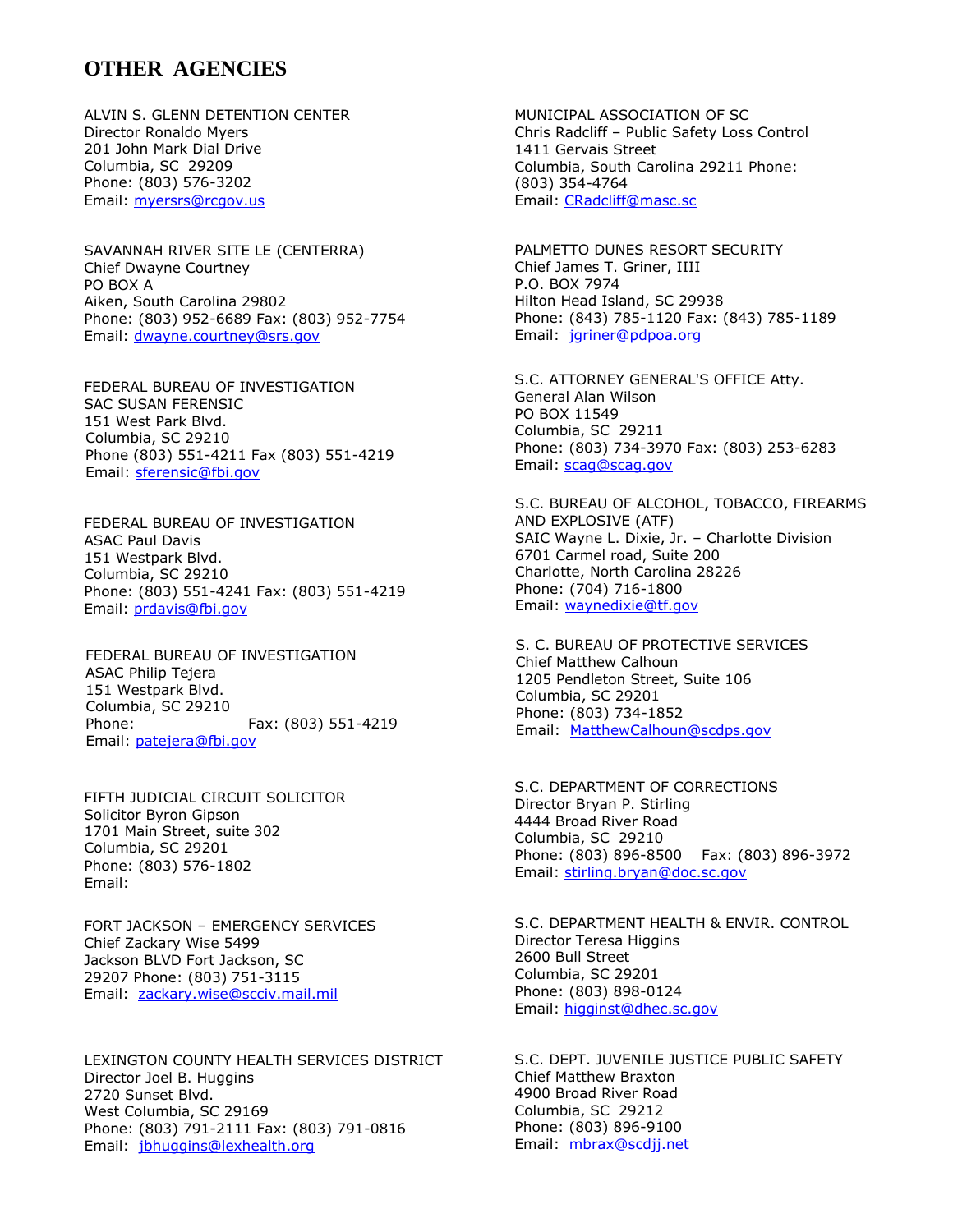S.C. DEPT. OF MENTAL HEALTH PUBLIC SAFETY Chief Joseph Nelson 7901 Farrow Road Columbia, SC 29203 Phone: (803) 935-5460 Email: [joseph.nelson@scdmh.org](mailto:joseph.nelson@scdmh.org)

S.C. DEPT. OF NATURAL RESOURCES Director Alvin Taylor 1000 Assembly Street Columbia, SC 29202 Phone: (803) 734-4007 Fax: (803) 734-6310 Email: [taylora@dnr.sc.us](mailto:taylora@dnr.sc.us)

S.C. DEPT. OF NATURAL RESOURCES Director Robert Boyles P.O. BOX 167 Columbia, SC 29202 Phone: (803) 734-4002 Email: [boylesr@dnr.sc.gov](mailto:boylesr@dnr.sc.gov)

S.C. DEPT. PARKS, RECREATION & TOURISM Chief Mark Dudley 1205 Pendleton Street Columbia, SC 29201 Phone: (803) 734-0165 Email: [mdudley@scprt.com](mailto:mdudley@scprt.com)

S.C DEPT. PROBATION, PAROLE & PARDON Director Jerry Adger PO Box 207 Columbia, SC 29202 Phone: (803) 734-9278 Email: [jerry.adger@ppp.sc.gov](mailto:jerry.adger@ppp.sc.gov)

S.C. DEPARTMENT OF PUBLIC SAFETY Director Robert Woods IV 10311 Wilson Blvd. Blythewood, SC 29016 Phone: (803) 896-7979 Fax: (803) 896-7881 Email: [robertwoods@scdps.gov](mailto:robertwoods@scdps.gov)

S.C. DEPT. OF SOCIAL SERVICES- OFFICE OF INSPECTOR GENERAL Director Anthony J. Sellers P.O. BOX 1520 Columbia, SC 29202-9988 Phone: (803) 898-8005 Fax: (803) 898-8026 Email: [Anthony.sellers@dss.sc.gov](mailto:Anthony.sellers@dss.sc.gov)

S.C. DRUG ENFORCEMENT ADMINISTRATION Acting ASAC Mike Furgason 1835 Assembly Street, Suite 1229 Columbia, SC 29201 Phone: (803) 376-2639 Email: [William.m.furgason@usdoj.gov](mailto:William.m.furgason@usdoj.gov)

S.C. FORESTRY COMMISSION Chief Thomas E. Mills 5500 Broad River Road Columbia, SC 29212 Phone: (803) 896-7944 Email: [tmills@scfc.gov](mailto:tmills@scfc.gov)

S. C. HIGHWAY PATROL Colonel Christopher Williamson P.O. Box 1993 BLYTHEWOOD, SC 29016 Phone (803) 896-7894 Fax (803) 896-3806 Mail: [ChristopherWilliamson@schp.org](mailto:ChristopherWilliamson@schp.org)

S.C. HIGHWAY PATROL – TRAINING Commander Tara Laffin 5400 Broad River Road Columbia, SC 29212 Phone: (803) 896-9689 Email: [tlaffin@scdps.gov](mailto:tlaffin@scdps.gov)

S.C. LAW ENFORCEMENT OFFICERS HALL OF FAME Administrator Jim McClary 5400 Broad River Road Columbia, SC 29212 Phone: (803) 896-8756 Email: [jmcclary@scdps.gov](mailto:jmcclary@scdps.gov)

S.C. LAW ENFORCEMENT ASSISTANCE PROGRAM Eric Skidmore 2501 Heyward Street Columbia, SC 29205 Phone: (803) 252-2664 Work: (803) 252-2752 Emerg: (803) 896-7133 Email: [eskidmore@sled.sc.gov](mailto:eskidmore@sled.sc.gov)

S.C. MUNICIPAL ASSOCIATION Todd F. Williams, Public Safety Consultant 1411 Gervais Street Columbia, South Carolina 29201 Phone: (803) 354-4764 Email: [twilliams@masc.sc](mailto:twilliams@masc.sc)

S.C. STATE LAW ENFORCEMENT DIVISION Chief Mark Keel P.O. BOX 21398 Columbia, SC 29221-1398 Phone (803) 896-9000 Fax (803) 896-7588 Email: [mkeel@sled.sc.gov](mailto:mkeel@sled.sc.gov)

S.C. STATE TRANSPORT POLICE Colonel Dean Dill 10311 Wilson Blvd. Building D2-50 Blythewood, SC 29016 Phone: (803) 896-5500 Email: deandill@scdps.gov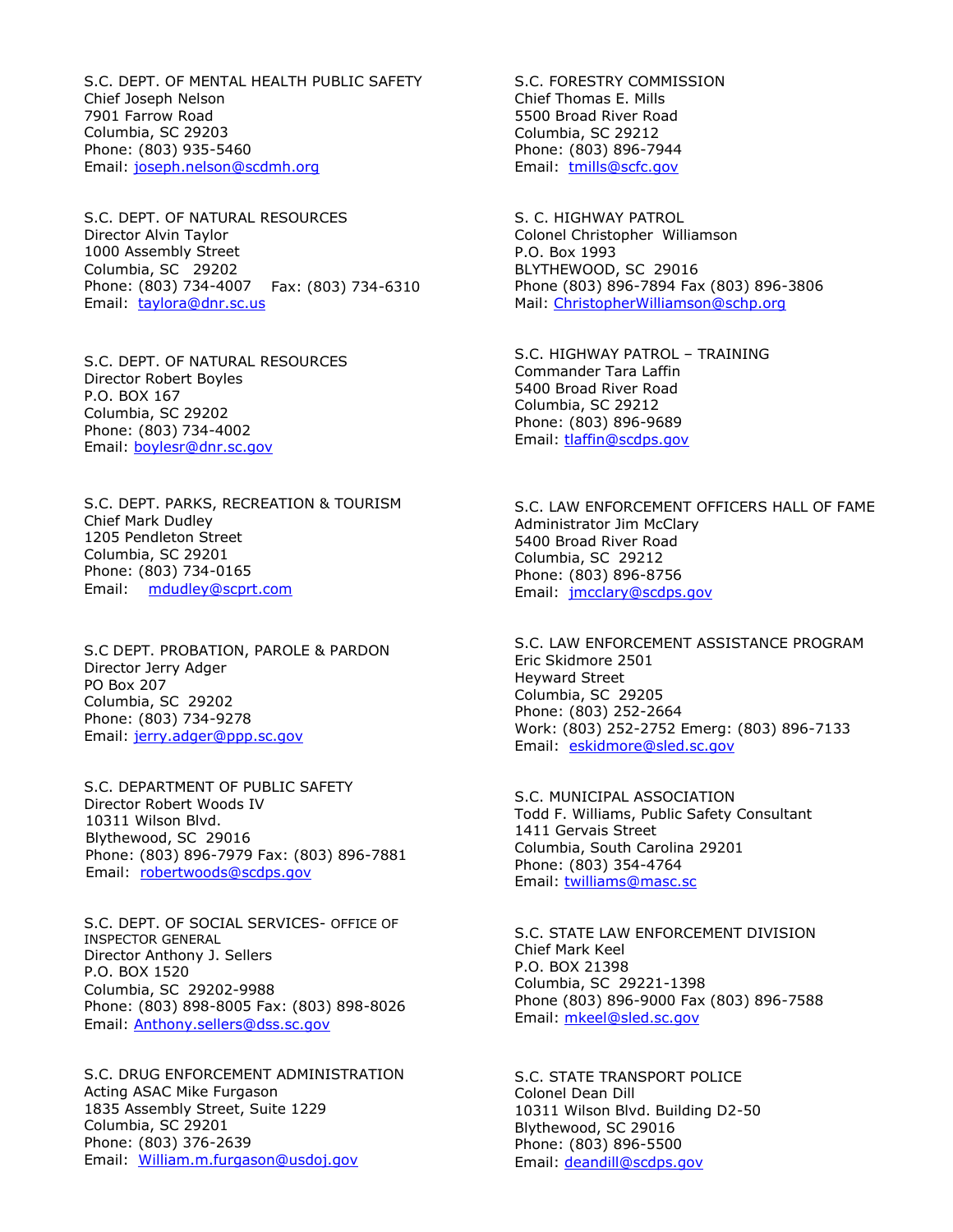SPARTANBURG WATER PD (Lake Wardens) Director John Westcott 175 N. Liberty Street Spartanburg, SC 29301 Phone: (864) 580-5685 Fax: (864) 596-4930 Email: [jwestcott@sws-sssd.org](mailto:jwestcott@sws-sssd.org)

SPARTANBURG CTY ENVIR ENFOR. OFFICERS Director Jamie Nelson 298 Broadcast Drive Spartanburg, SC 29303 Phone: (864) 562-4080 Email: [jnelsonjr@spartanburgcounty.org](mailto:jnelsonjr@spartanburgcounty.org)

U.S. ATTORNEY'S OFFICE U.S. Attorney Sherry Lydon 1441 Main Street, Suite 500 Columbia, SC 29201 Phone: (803) 929-3061 Email: [sherry.lydon@usdoj.gov](mailto:sherry.lydon@usdoj.gov)

U.S. ATTORNEY'S OFFICE – LE Training Coordinator Becky Plyler 1441 Main Street, Suite 500 Columbia, SC 29201 Phone: (803) 929-3009 Email: [becky.plyler@usdoj.gov](mailto:becky.plyler@usdoj.gov)

U.S. MARSHALS SERVICE U.S. Marshal Thomas Griffin 901 Richland Street, Suite # 1300 Columbia, SC 29201 Phone: (803) 765-5849 Email: [thomas.griffin@usdoj.gov](mailto:thomas.griffin@usdoj.gov)

U.S. SECRET SERVICE SAC John Hurt 107 Westpark Blvd., Suite 301 Columbia, SC 29210 Phone: (803) 772-4015 Fax: (803) 772-1290 Email: [john.hurt@usss.dhs.gov](mailto:john.hurt@usss.dhs.gov)

U.S. SECRET SERVICE ASAIC Patrick Keegan 107 Westpark Blvd., Suite 301 Columbia, SC 29210 Phone: (803) 772-4015 Email: [Patrick.keegan@usss.dhs.gov](mailto:Patrick.keegan@usss.dhs.gov)

VA MEDICAL CENTER Chief Fred W. Jackson 109 BEE Street CHARLESTON, SC 29401 Phone (843) 577-5011 Fax: (843) 789-7171 Email: [frd.jackson3@va.gov](mailto:frd.jackson3@va.gov)

VETERANS AFFAIRS POLICE (Dorn Va) Chief Michael Schausten 6439 Garners Ferry Road Columbia, SC 29209 Phone: (803) 695-6804 Email: [Michael.schausten@va.gov](mailto:Michael.schausten@va.gov)

S.C. CRIMINAL JUSTICE ACADEMY Director Lewis "Jackie" Swindler 5400 Broad River Road Columbia, SC 29212 Phone: (803) 896-7779 Fax: (803) 896-8347 Email: [LJSwindler@sccja.sc.gov](mailto:LJSwindler@sccja.sc.gov)